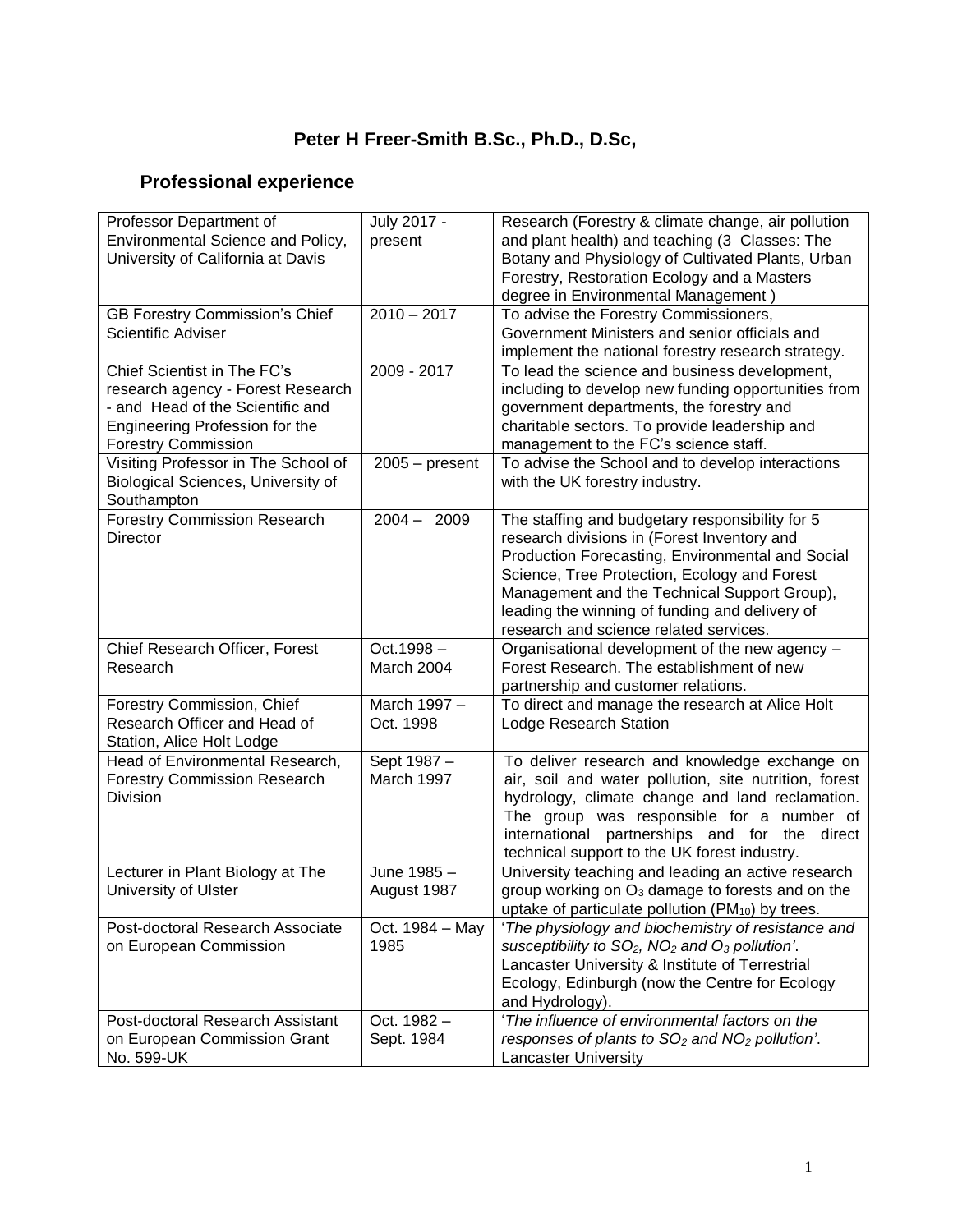| <b>Address:</b> | Department of Environmental<br>Science and Policy<br>University of California at Davis<br>One Shields Avenue<br>Davis California<br>CA 95616 USA | and<br><b>Hillside</b><br>78 Northington<br><b>ALRESFORD</b><br>Hampshire<br><b>SO24 9TH</b> |
|-----------------|--------------------------------------------------------------------------------------------------------------------------------------------------|----------------------------------------------------------------------------------------------|
| Telephone:      |                                                                                                                                                  |                                                                                              |

#### **Academic record:**

#### **Doctor of Science in Biological Sciences – D.Sc. (awarded July 2002):**

Awarded by Lancaster University in acknowledgement of a record of published work and research on The Sustainability of Forest Ecosystems showing conspicuous ability and originality and constituting a distinguished and sustained achievement.

#### **Doctor of Philosophy - Ph.D. (awarded 2 December 1983):**

*Chronic pollution injury to some tree species in response to SO2 and NO<sup>2</sup>* NERC/CASE studentship jointly between the University of Lancaster and the Institute of Terrestrial Ecology, Bush Estate, Edinburgh.

#### **First degree Bachelor of Science - B.Sc. (awarded 20 June 1979):**

University of Stirling Scotland. 1<sup>st</sup> Class Honours Degree in Biology Part I Biology prize 1977. A broad-based Biology Degree where I specialised in Plant Sciences Ecology, Soil Science and Genetics.

#### **School: Milton Abbey, Dorset.**

10 O levels, 1 S level and 3 A levels (Biology, Chemistry & Physics). **\_\_\_\_\_\_\_\_\_\_\_\_\_\_\_\_\_\_\_\_\_\_\_\_\_\_\_\_\_\_\_\_\_\_\_\_\_\_\_\_\_\_\_\_\_\_\_\_\_\_\_\_\_\_\_\_\_\_\_\_\_\_\_\_**

#### **Professional achievements:**

After two EU postdoctoral posts and two years as a university lecturer, I was appointed as Principal Site Studies South in the Forestry Commission's Research Division. I quickly refocused this group to form a. much needed, Environmental Research Branch to conduct research and offer advice on climate change, air pollution, forest hydrology and land reclamation. I was subsequently promoted and undertook the roles of Head of Station, Alice Holt Lodge; Chief Research Officer; Research director; Chief Scientist and Chief scientific adviser for the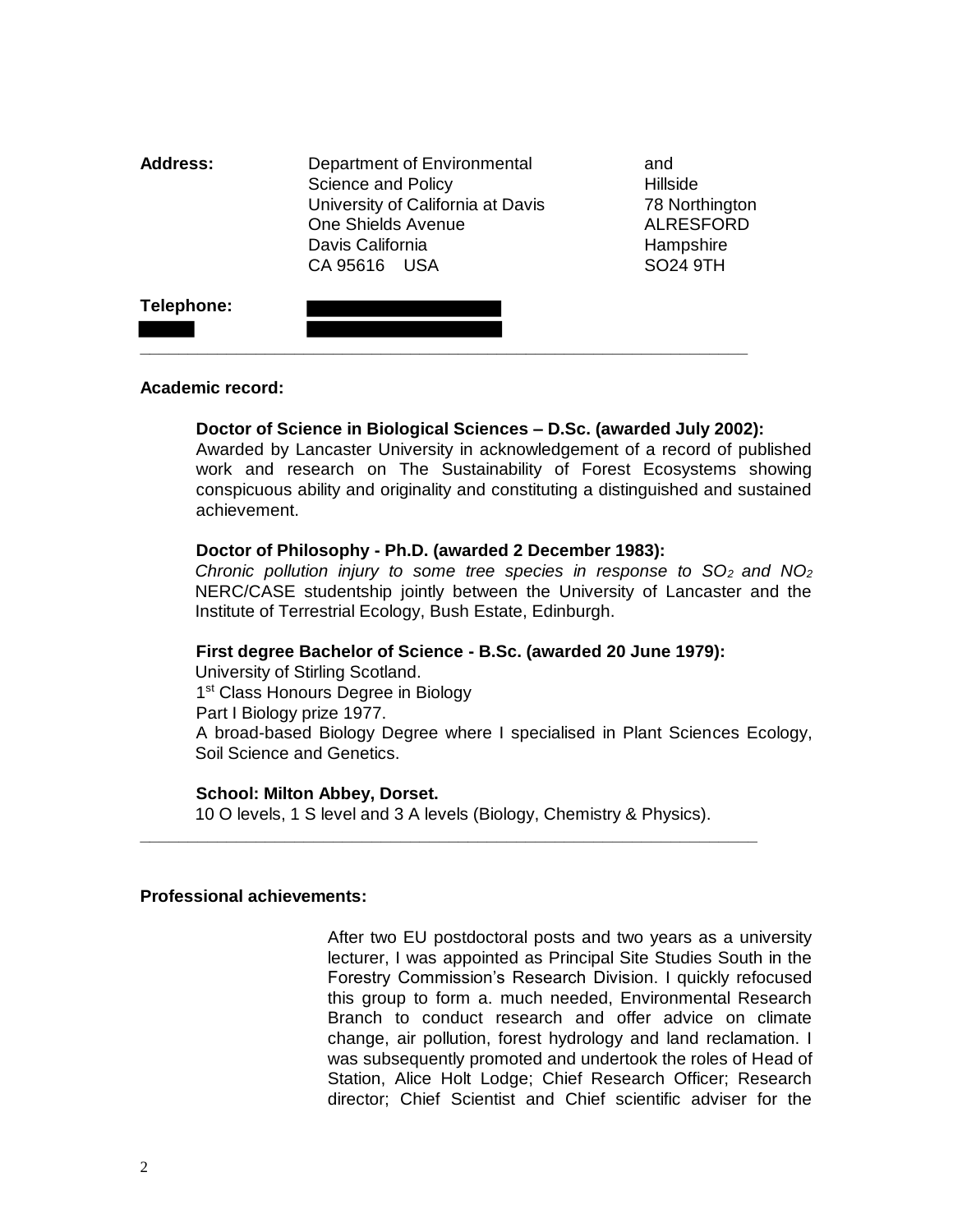Forestry Commission. In these roles I provided scientific leadership setting a personal example on the winning of external funding, delivery and communication of results and effective interaction with partners, in international forestry, in the forestry sector and with policy makers. I continue to be active in research having authored over 125 publications in a mixture of good quality science journals and as forestry practice/policy guidance.

In my current post I have recently won funding to look at the use of biomass from forestry and other sources in the State in order to mitigate climate change (to minimize greenhouse gas emissions) and for a strategic review of the potential impact of afforestation in Europe (funded by the European Forest Institute). I am co chair of the International Union of Forest Research Organisation's (IUFRO) working Group on Plantation Forestry, am on the Board of the European Institute of Cultivated Forests and have been funded by the European Forestry Institute to attend and run a session at the 4 th International Congress on Plantation forestry in Beijing in October 2018. I am also working closely with the New generation Plantations Partnership on a current initiative on global forestry data. I thus have considerable experience of UK forestry and am closely involved internationally in forestry research and communication to policy makers.

- Regularly requested to contribute to international forest science/policy interface work e.g.
	- 2018 present Forestry Commission Research Fellow (Forest Research)
	- 2000 2017 UK representative on the International Union of Forest Research Organisations International Council
	- 2015 2017 UK Representative on the SUMFOREST EU ERANET Steering Committee. (SUstainable Forest Management & European Forest Policy)
	- 2012 present Board member of the European Institute for Cultivated Forests
	- 2009 present Board member of the European Forest Institute Atlantic Regional Centre.
	- 2007 High level visit to China as part of UK/China bilateral forestry programme – initiating co funding of Giant Panda and landscape projects.
	- 2003 2008 UK rep on the EU / European Science Foundation technical committee - Forests and Forest Products of COST.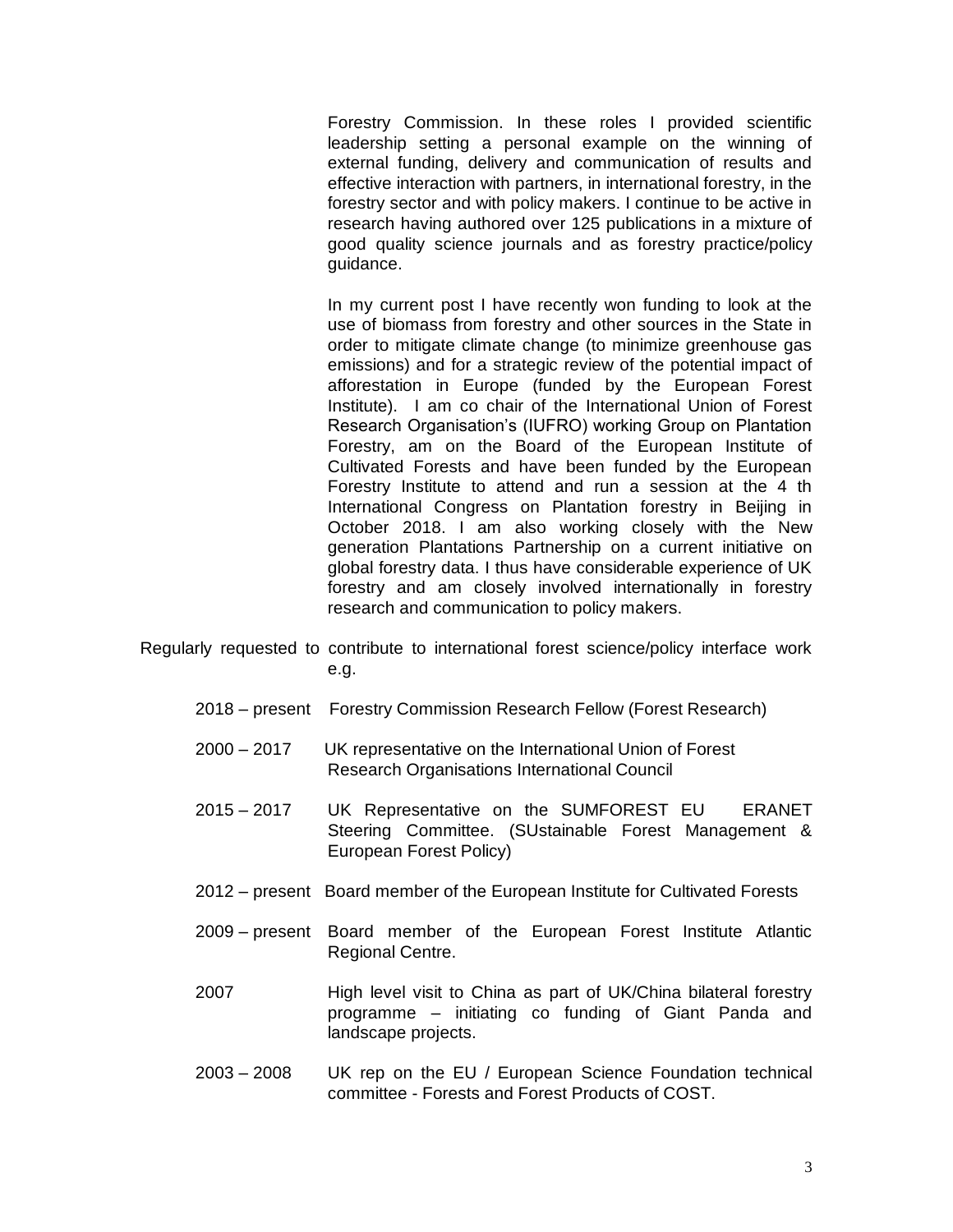- 1990 1996 Consultancy for UN FAO to prepare submission for the International Commission on Sustainable Development and for the Intergovernmental Panel on Climate Change.
- 1996 2002 Member of the UK UNESCO/MAB Man and Biosphere Committee.
- 1995 Evaluator for the EU Framework Programme 5
- 1987 1997 UK rep on the International Programme Forests of the UN/ECE Convention on Longrange Transboundary Air Pollution
- 1987 1997 UK rep of the Air Pollution working group of the EU Standing Forestry Committee (EEC regulations 3528/86 and 5339/92).
- 1987 1992 Co-chairman of the IUFRO Working Group on soils and pollution.

Substantial publication record (please see separate list) covering peer-reviewed journals of high impact, a number of major national and international reports, technical papers & guidelines, books and book chapters.

International reputation reflected in requests to review research programmes e.g.

- 2012 External evaluator for New Zealand Ministry of Business Innovation & Employment.
- 2010 Evaluator for French National Research Agency EQUIPEX call 2010.
- 2007 2008 External evaluator for UK Research Assessment Exercise to evaluate the quality of research in UK higher education institutes (i.e the universities).
- 2004 External Review of the Forest Research Institute of Sweden (Skogforsk) on behalf of the Swedish Research Council for the Environment Agricultural Sciences and Spatial Planning.
- 1999 2002 Member of Natural Environment Research Council Terrestrial Life Sciences Peer Review Committee.
- 1996 World Health Organisation advisor on Air Quality Guidelines.
- 1990 Forestry member for the second review of the Dutch Priority Programme on Acidification.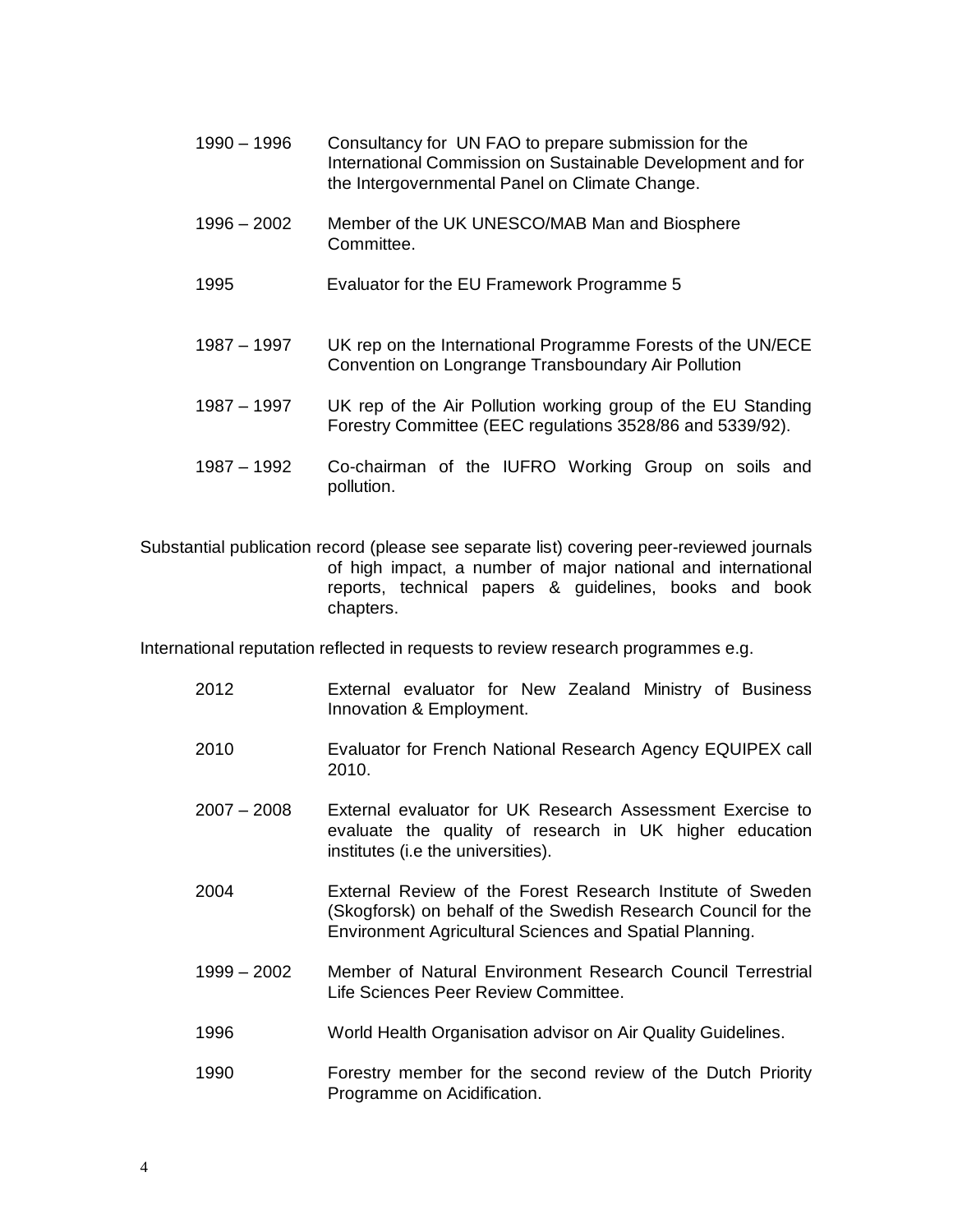1988 Forestry member for the first review of the Dutch Priority Programme on Acidification

Invited conference and seminar presentations e.g.

2019 Invited presentation at the European Forest Institute Annual meeting, Aberdeen, Scotland. 2018 Invited presentation at the 5 th International Congress on Planted Forests, Beijing China 2017 Invited Congress presentation "The assessment of risk from introduced tree pests and pathogens and mitigation actions" Swedish University of Agriculture Uppsala. 2016 Invited talk at New Generations Plantations Encounter 2016 Sao Paulo Brazil "IUFRO Task Force on sustainable Plantations for a greener Future" 2015 Invited talk Our Common Future Under Climate Change ISC Session 2216 – Paris Framework Convention of the Parties preparatory meeting. "Achieving th Potential Contribution of Planted Forests to Adaptation and Mitigation of Climate Change". 2015 Aberdeen University Borthwick-Stevens Annual Lecture "Forest Science / policy linkages in the UK" 2014 IUFRO World Congress invited talk session SP 05 "Biodiversity and Ecosystem Services in Planted Forests". 2012 Institute of Chartered Foresters Annual Conference invited keynote talk "Research Agendas in a Changing Climate".

Science Journal editorial work:

| 1986 – 1995 | <b>Environmental Pollution</b>                        |
|-------------|-------------------------------------------------------|
| 1985 – 2008 | Forest Ecology and Management                         |
| 2001 – 2017 | Forestry, An International Journal of Forest Research |

**\_\_\_\_\_\_\_\_\_\_\_\_\_\_\_\_\_\_\_\_\_\_\_\_\_\_\_\_\_\_\_\_\_\_\_\_\_\_\_\_\_\_\_\_\_\_\_\_\_\_\_\_\_\_\_\_\_\_\_\_\_\_\_\_**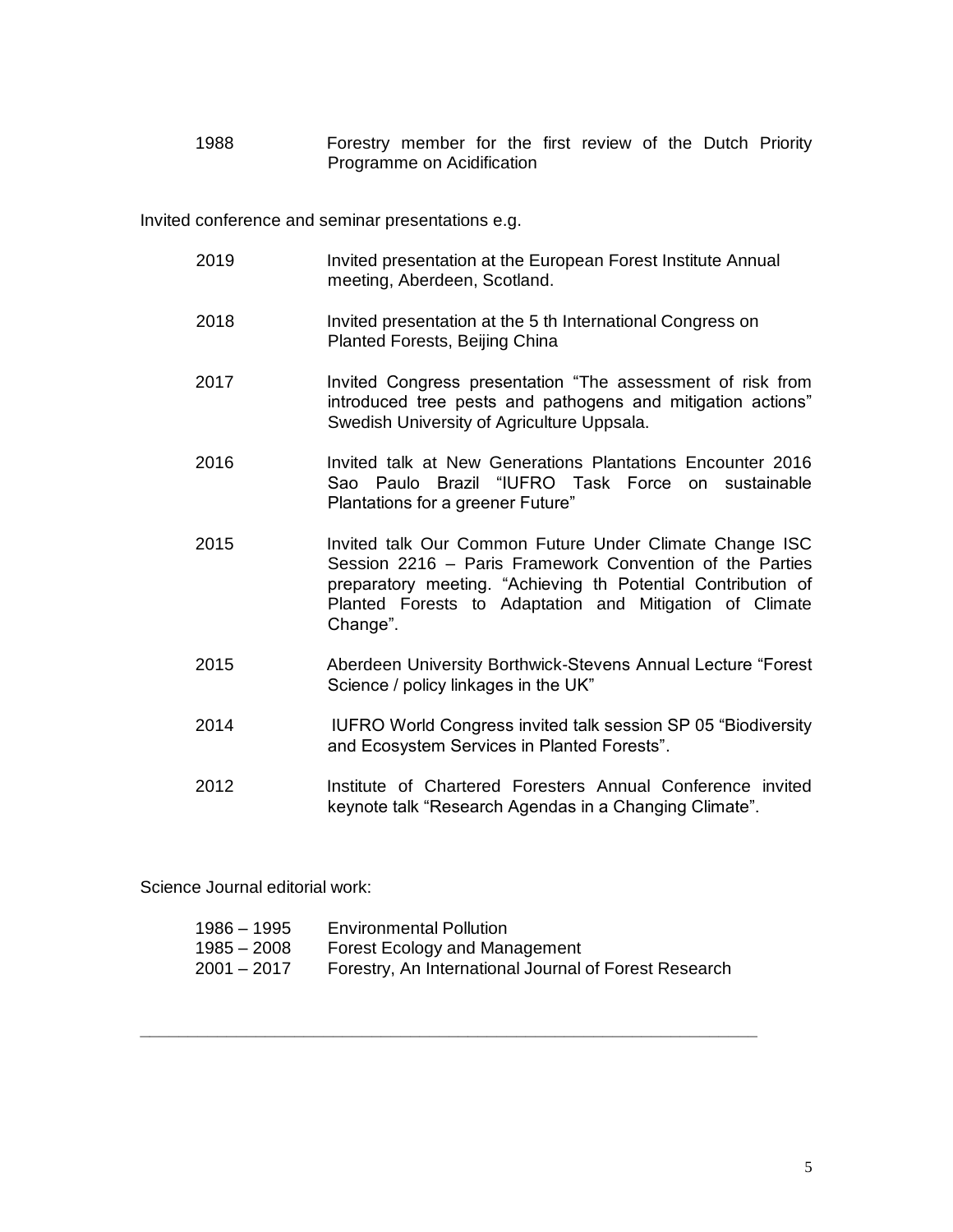### **Membership of societies, committees etc.**

| $2016 - 2017$    | Organising Committee for the 2017 New Generations<br>Plantations Encounter 2017 - Chatham House London and<br>Edinburgh.                                         |
|------------------|------------------------------------------------------------------------------------------------------------------------------------------------------------------|
| $2016 - 2017$    | Organising Committee for the 2017 Annual Conference of the<br>European Forest Institute Atlantic Regional Centre, West Coast<br>of Scotland.                     |
| $2015 - present$ | Deputy Coordinator of IUFRO Task Force "Sustainable Planted<br><b>Forests for a Greener Future"</b>                                                              |
| $2015 - 2017$    | Member of the advisory board of the Birmingham University<br>Institute for Forest Research.                                                                      |
| $2014 - 2017$    | Member of the advisory board of the University of Southampton<br>Department of Biological Sciences                                                               |
| $2012 - 2017$    | Member of the UK Expert Committee on Forest Science.                                                                                                             |
| $2013 - 2018$    | Member of the UK Institute of Chartered Foresters                                                                                                                |
| $2012 - 2016$    | Technical adviser to the UK Government Taskforce on Tree<br><b>Health and Plant Biosecurity</b>                                                                  |
| 2012 - 2014      | Member of the UK Government Chief Scientist's oversight<br>group on the outbreak of Chalara (Hymenoscyphus fraxineus)<br>on ash.                                 |
| 2013             | Member of the organising and scientific committee for the Third<br>International Congress on Planted Forests, Estoril.                                           |
| 2012             | Member of the organising Committee for the EU Congress of<br>Forestry and Climate Change, Tours, 2012.                                                           |
| $2010 - 2017$    | Membership of Government Science & Engineering (GSE)<br>network                                                                                                  |
| $2008 - 2011$    | Scientific Advisory Group member for the EU FORFLUX<br>project.                                                                                                  |
| $2008 - 2009$    | Lead of science input to the UK Assessment of the Potential of<br>the UK's Trees and Woodlands to Mitigate and Adapt to<br>Climate Change (1 st National report) |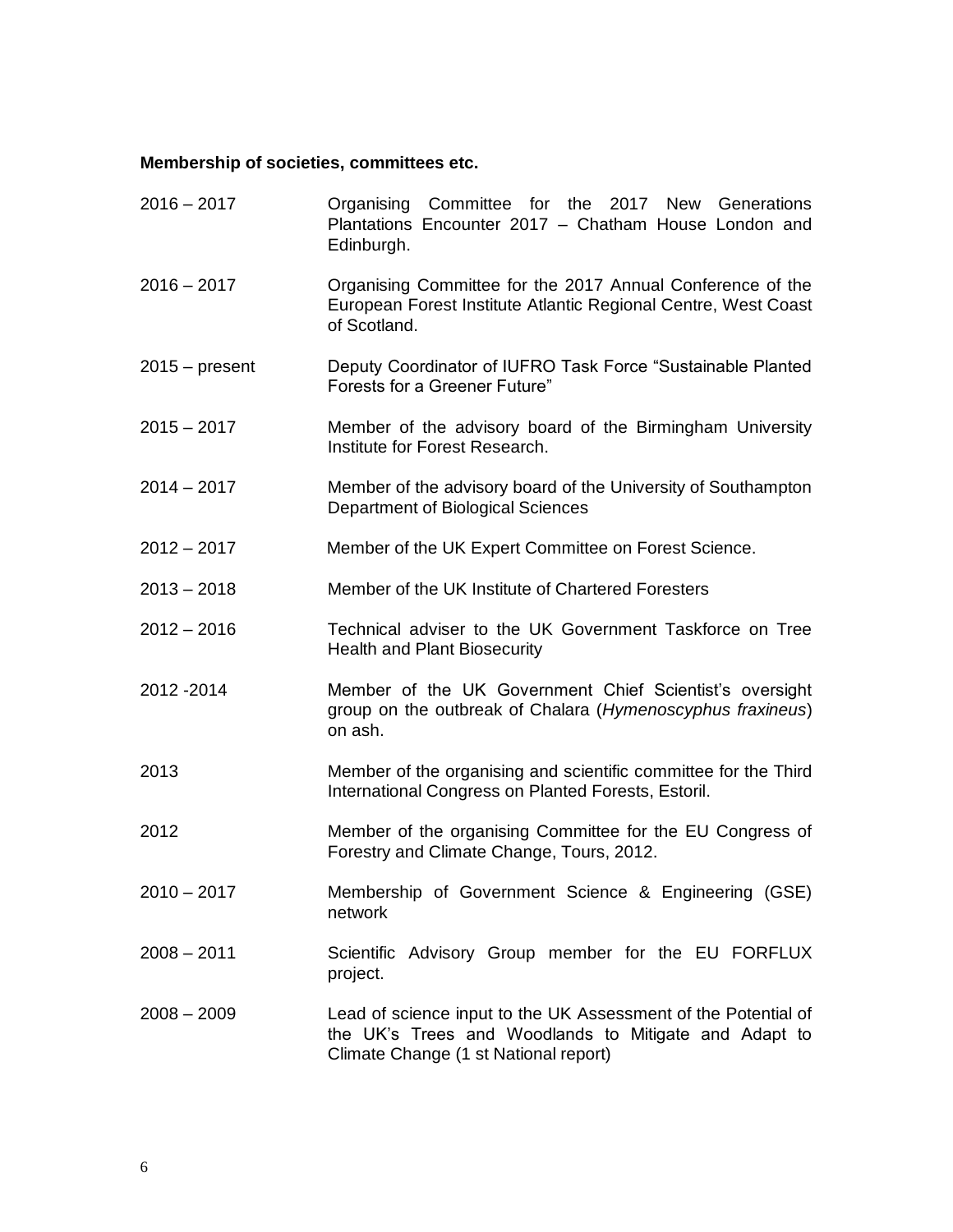| $2008 - 2011$ | Chair Forestry Commission Innovation and new markets<br>committee                                                                                                    |
|---------------|----------------------------------------------------------------------------------------------------------------------------------------------------------------------|
| $1997 - 2011$ | Secretary to the Forestry Commission's Advisory Committee on<br><b>Forestry Research</b>                                                                             |
| $1997 - 2008$ | Secretary to the interdepartmental Forestry Research Co-<br>ordination Committee which was established as part of the<br>Government's response to a Select Committee |
| 2000          | External review of the Oxford Forestry Institute.                                                                                                                    |
| $1989 - 1998$ | Member of the UK Department of the Environment Critical<br><b>Loads Advisory Group</b>                                                                               |
| $1989 - 2001$ | External Examiner in Forestry at University College Worcester<br>and at the University of Brighton.                                                                  |
| $1984 - 1992$ | Forestry expert of UK first Terrestrial Effects Review Group.                                                                                                        |
| 1991          | Organising committee for Royal Soc. of Edinburgh International<br>Symposium: Acidification its Nature and Impacts                                                    |
| $1987 - 1988$ | UK rep on COST/EU project on Effects of wet and dry<br>deposition on Forest Ecosystems                                                                               |
| $1979 - 1987$ | Member of the Society of Experimental Biology.                                                                                                                       |

# **Personal research grants and consultancies**

| $2019 - 2020$ | The best use of biomass for climate and air quality objectives.<br>Contract for California Air Resource Board                                                     |
|---------------|-------------------------------------------------------------------------------------------------------------------------------------------------------------------|
| $2018 - 2020$ | Afforestation and plantation forests: potential and impacts in<br>Europe contract for the European Forest Institute.                                              |
| 2016 - 2017   | UK Ministry of Defence Forestry contract                                                                                                                          |
| 2013 - 2017   | programme "Sustainable<br>SUMForest<br>era-net<br>and<br>EU<br>through Enhanced<br>Multifunctional<br>Forestry<br>Research<br>Coordination for Policy Decisions". |

**\_\_\_\_\_\_\_\_\_\_\_\_\_\_\_\_\_\_\_\_\_\_\_\_\_\_\_\_\_\_\_\_\_\_\_\_\_\_\_\_\_\_\_\_\_\_\_\_\_\_\_\_\_\_\_\_\_\_\_\_\_\_\_\_**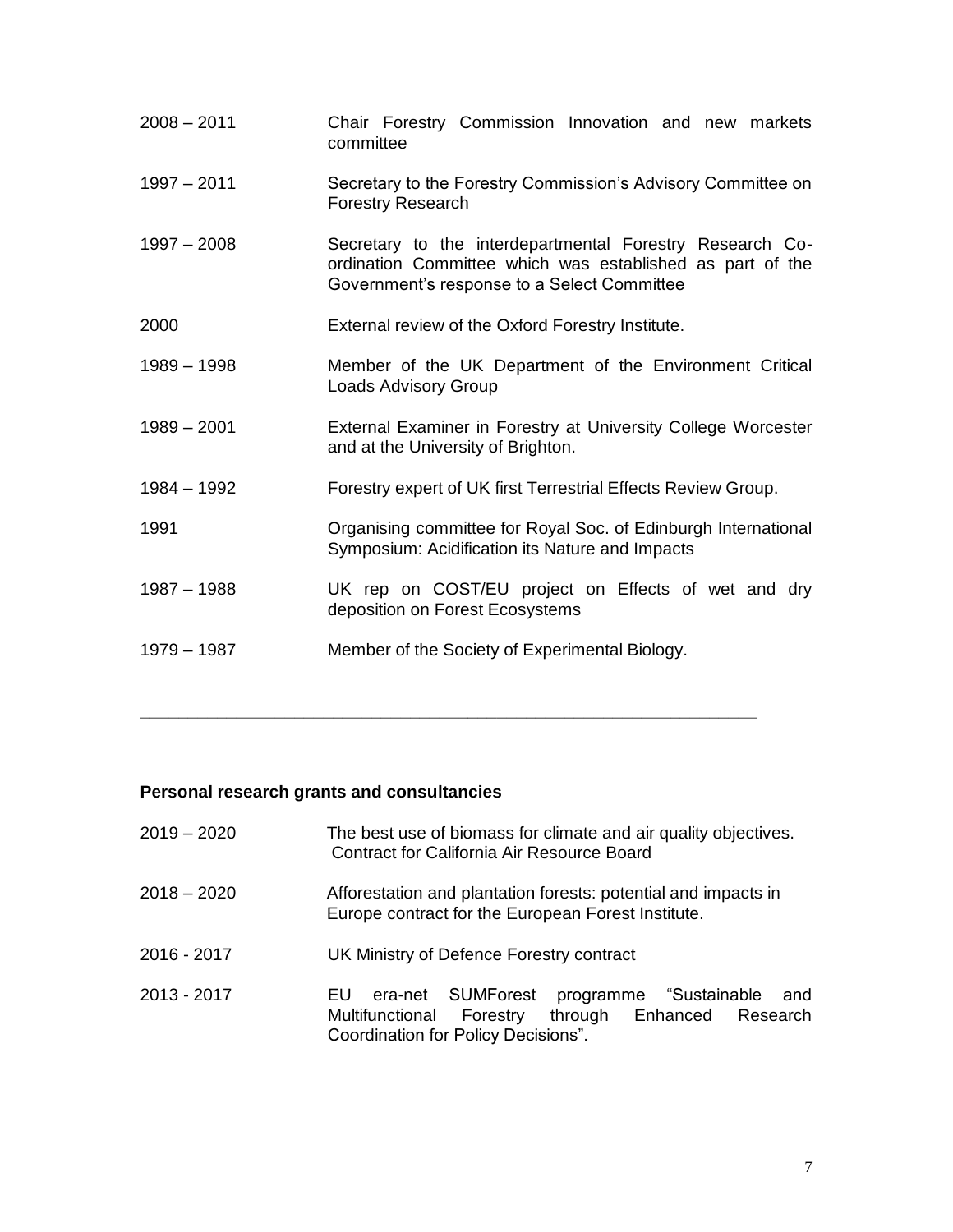| 2013 - 2014   | Funding to host international workshop Forest landscape<br>Restoration, REDD Plus and Ecosystem Services, Dublin May<br>2013 from UK Department For International Development.                                                             |
|---------------|--------------------------------------------------------------------------------------------------------------------------------------------------------------------------------------------------------------------------------------------|
| 2009 - 2013   | EU Framework Programme 7 TRANZFOR Project "Forestry<br>and Climate Change"                                                                                                                                                                 |
| 2008 - 2011   | EU Framework Programme 7 BRIDGE Project "Sustainable<br><b>Urban Planning Decision Support"</b>                                                                                                                                            |
| 2007          | Civil Service funding to participate in the Windsor Leadership<br><b>Trust</b>                                                                                                                                                             |
| 2006          | Organisation for Economic Development workshop funding;<br>Forestry & Climate Change, Wilton Park, Sussex, UK                                                                                                                              |
| 2006          | Organisation For Economic Development Fellowship "The<br>Development of an integrated approach to achieve sustainable<br>management practice, efficient use and protection of forest<br>resources" Theme 1 The Natural Resource Challenge. |
| 2004-2006     | EC Review of Forest Focus Regulations. (as Project<br>Coordinator)                                                                                                                                                                         |
| 2001          | NERC funding for Centre for Terrestrial Carbon Dynamics<br>(Sheffield Univ)                                                                                                                                                                |
| 1998          | Biological and Biomedical Research Council / CASE PhD<br>studentship (Sussex Univ.) "Particulate pollutants and trees"                                                                                                                     |
| 1997          | Natural Environment Research Council PhD studentship<br>"Beech and oak water relations and $CO2$ "                                                                                                                                         |
| 1995 - 1996   | European Union PHARE Programme - consultancy on the<br>commercial development of forestry in Romania.                                                                                                                                      |
| 1992          | Department for the Environment and /FC PhD studentship<br>(Lancaster Univ) Elevated CO2, water relations and nutrition of<br>Sitka spruce                                                                                                  |
| 1993          | EU/FC studentship (Lancaster Univ.) Effects of air pollution on<br>hybrid poplar.                                                                                                                                                          |
| $1993 - 1994$ | CEC Env Programme; Effects of CO2 on trees - ECOCRAFT                                                                                                                                                                                      |
| 1991          | DoE/FC PhD studentship (University of Ulster                                                                                                                                                                                               |
| $1990 - 1993$ | CEC STEP grant; Interacting effects of drought and pollution                                                                                                                                                                               |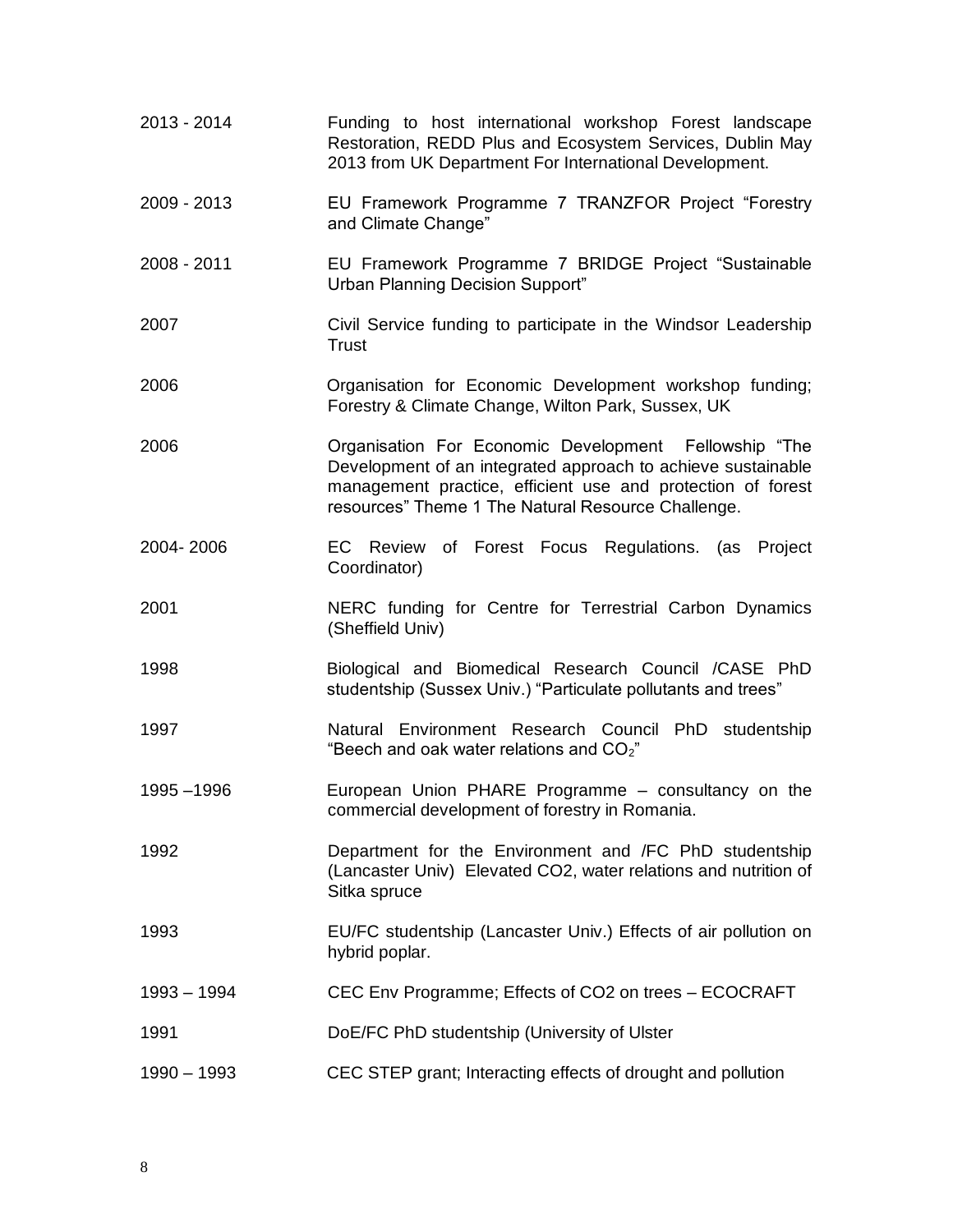| 1994          | EU Forest Monitoring funding under regulation 3528/86 and<br>2158/92 |
|---------------|----------------------------------------------------------------------|
| 1993          | EU Forest Monitoring funding under regulation 3528/86 and<br>2158/92 |
| 1992          | EU Forest Monitoring funding under regulation 3528/86 and<br>2158/92 |
| 1991          | EU Forest Monitoring funding under regulation 3528/86 and<br>2158/92 |
| 1990          | EU Forest Monitoring funding under regulation 3528/86                |
| 1989          | EU Forest Monitoring funding under regulation 3528/86                |
| 1988          | EU Forest Monitoring funding under regulation 3528/86                |
| 1987          | EU Forest Monitoring funding under regulation 3528/86                |
| $1986 - 1989$ | Department of the Environment grant on $O_3$ and $SO_2$ impacts      |
| 1987 - 1990   | CEC; Early diagnosis of forest decline                               |
| 1987 - 1991   | NERC/CASE studentship (Lancaster Univ.)                              |
| 1986          | Northern Ireland Forest Service; Survey of Forest Decline            |
| 1985          | Mandops UK Ltd (Agrochemical Specialists)                            |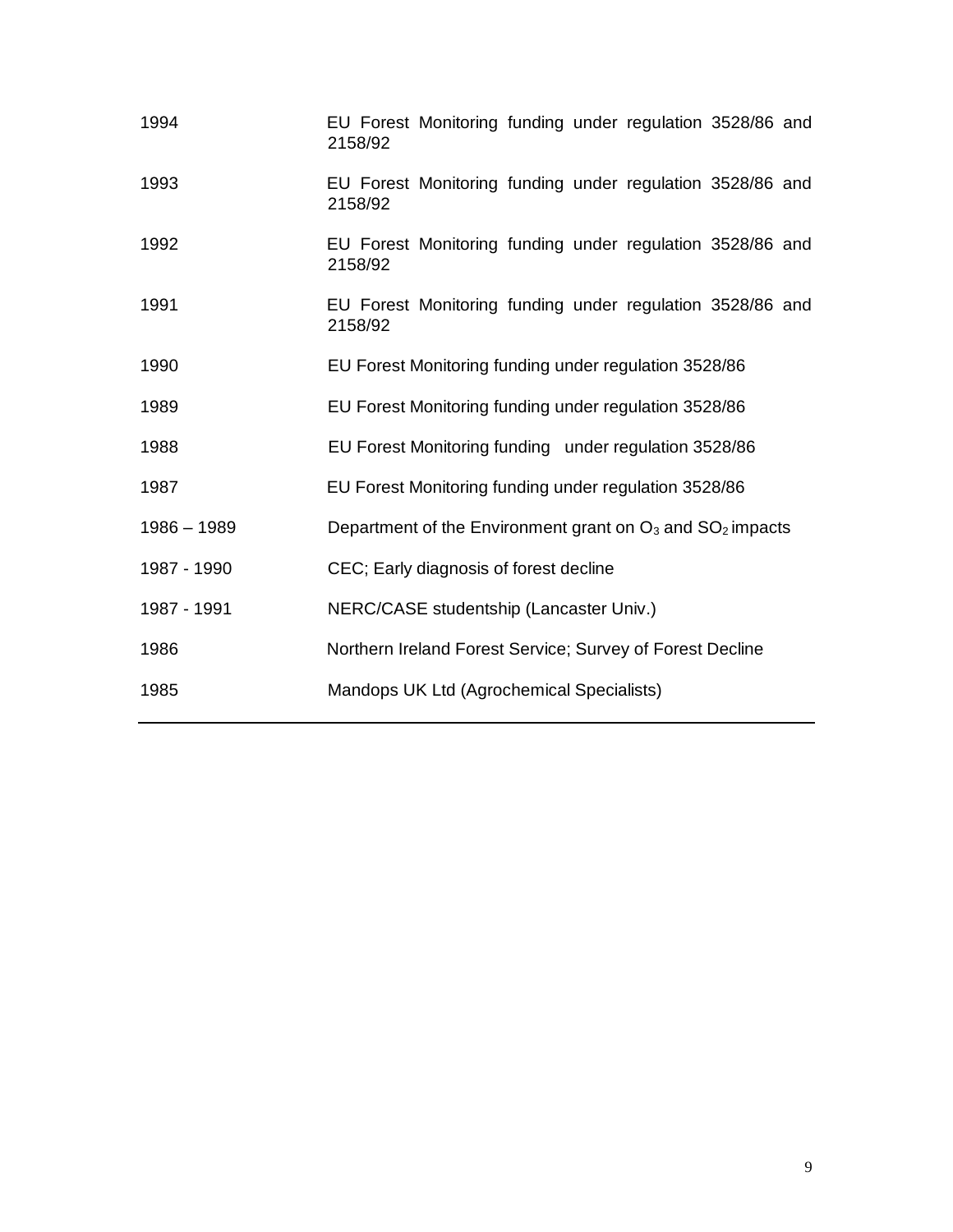#### **Publication list P. H. FREER-SMITH**

- FREER-SMITH P, BOZANO M, DRÖSSLER L, FARRELLY N, JACTEL H, KORHONEN J, MIJNIK M, MINOTTA G, MUYS B, CHRISTOPHE O Afforestation and plantation forests: potential and impacts in Europe In preparation for publication Nov 2019 *From Science to Policy – series report No X* **European Forest Institute.** <https://www.efi.int/policysupport/publications>
- FREER-SMITH P H The Story of Forest Science. Chapter 15 of the Forestry Commission Centenary Book to be launched in Sept. 2019 at The House of Commons, London. In press Third Millennium/Profile Editions [http://profileeditions.com](http://profileeditions.com/)
- FREER-SMITH P H and PEACE S 2019 100 years of Forestry Research. **The Quarterly Journal of Forestry** Vol 113 (1) 21-27 www.rfs.org.uk
- SILVA L N, FREER-SMITH P H and MADSEN P 2018 Over 10 years, the NGP concept has demonstrated ways to address some of the biggest global challenges. NGP Review 2018 pages 6- 11 [https://newgenerationplantations.org/multimedia/file/fa03cc28-c6ef-](https://newgenerationplantations.org/multimedia/file/fa03cc28-c6ef-11e8-b1d8-005056986313)[11e8-b1d8-005056986313](https://newgenerationplantations.org/multimedia/file/fa03cc28-c6ef-11e8-b1d8-005056986313)
- SILVA L N, FREER-SMITH P H and MADSEN P 2018 Production, Restoration, Mitigation: a new generation of plantations. **New Forests** DOI 10.1007/s11056 018-9644-6 <https://link.springer.com/article/10.1007/s11056-018-9644-6>
- JEFFRIES, B, FREER-SMITH P H and others. 2017 10 years of the New Generation Plantations Platform. E book launched in June 2017 at the NGP annual event **www.newgenerationplantations.org**.
- FREER-SMITH P H and WEBBER, J F. 2015. Tree pests and diseases: the threat to biodiversity and the delivery of ecosystem services. **Biodiversity and Conservation** DOI: 10.1007/s10531-015-1019-0
- WHITEMAN et al 2015 Carbon benefits by changing management practice of trees/forests. Chapter 5 of FAO Paper The Economics of Climate Change Mitigation Options in the Forest Sector. To be launched at the Framework Convention on Climate Change COP 21 in Paris Nov 2015.
- TALLIS J T, AMORIM J, CALFAPIETRA C, FRREER-SMITH P H, GRIMMOND S, KOTTHAUA S, LEMES DE OLIVEIRA F, MIRANDA A I & TOSCANO P 2015 The impacts of green infrastructure on air quality and temperature. Chapter 2 in Handbook on Green Infrastructure Planning, Design and Implementation, Ed Sinnett D, Smith N and Burgess S. Edward Elgar Publishing.
- PAYN T, CARNUS J-M, FREER-SMITH P H, KOLLET W, LIU SHIRONG, ORAZIO C, RODRIGUEZ L, SILVA L N and WINGFIELD M 2015 Changes in Planted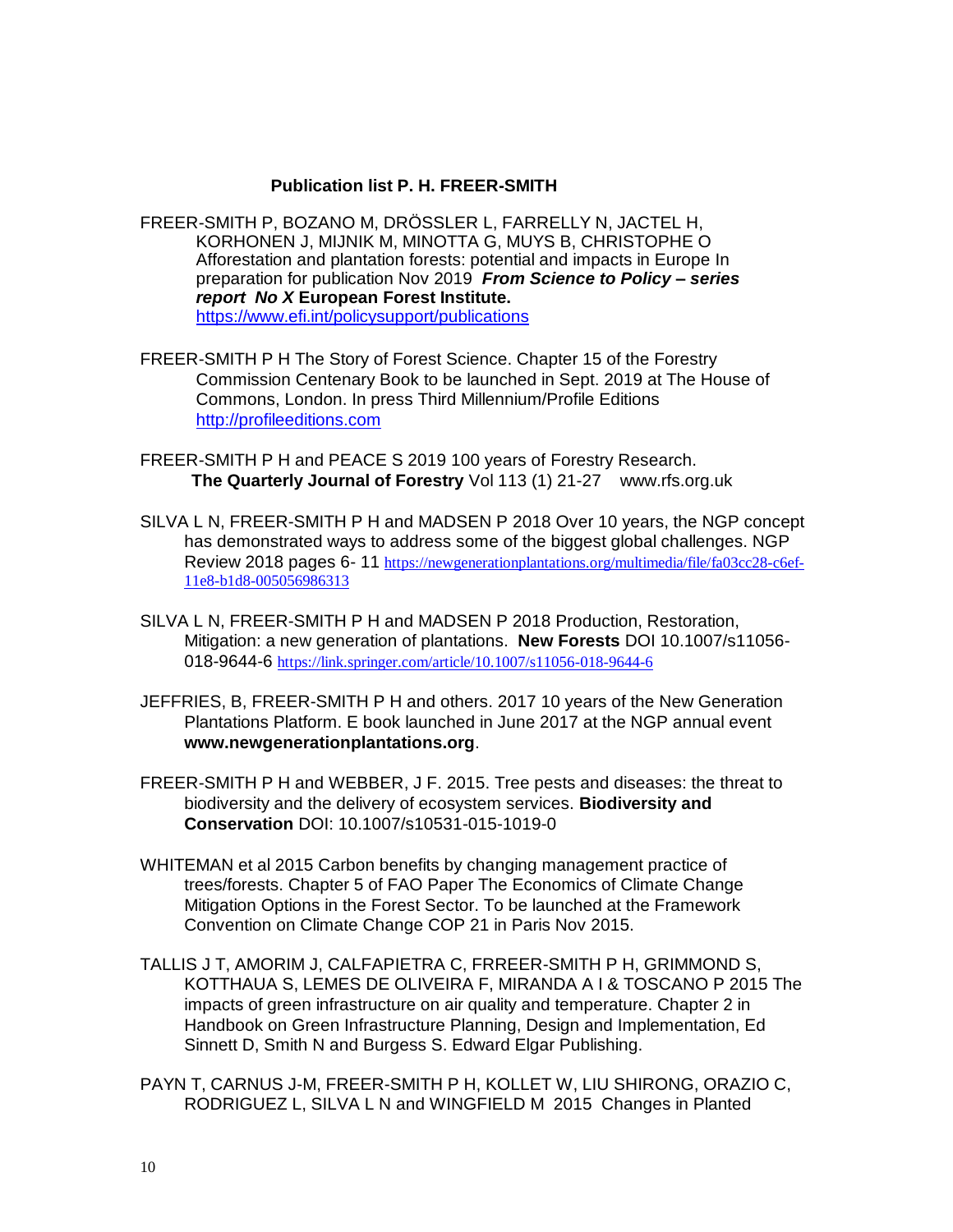Forests and Future Global Implications **Forest Ecology and Management**. 352, 57-67.

- FREER-SMITH P H and ORAZIO C 2015 (Sept) Integrating mitigation and adaptation into sustainable development. Session 2216 report to Our Common Future Under Climate Change submitted for briefing papers of COP 21 Paris Nov/Dec 2015. http;//www.commonfuture-paris2015.org
- FREER-SMITH P H, ORAZIO C, MORISON J-, CARTNUS J-M, TOME M and PAYN T 2015 Achieving the Potential Contribution of Planted Forests to Adaptation and Mitigation of Climate Change. Paper presented to session 2216 of Our Common Future Under Climate Change ISC preparation for FCC COP 21 July 2015. Published online at http;//www.commonfuture-paris2015.org/programme/parallelsessions/
- FREER-SMITH P H 2015 Global Forest Resources and Management. Paper presented to the Cambridge Forum on Sustainability. published online at <http://www.cfse.cam.ac.uk/directorry/forum> April 2015
- FREER-SMITH P H 2014 Ecosystem Services provided by Planted Forests Paper presented at IUFRO World Congress, Salt Lake City, October 2014 in side event "Towards Strengthened International Collaboration on Planted Forests". Published on line at www.iufro.org/science/task-forces/planted-forests/.
- BORREGO C, LOPES M, CASCAO P, AMORIM J, MARTINS H, TAVAROS R, MIRANDA A, TALLIS M and FREER-SMITH P 2014 Urban air quality models. Chapter 8 of Understanding Urban Metabolism; A tool for urban planning. Edited by Chrysoulakis N, de Castro E A and Morrs E J. Published by Routledge, 2 Park Square Abingdon OX14 4RM and 711 Third Avenue NY 10017. ISBN:978-0-415- 83511-4
- CARNUS J-M, FREER-SMITH P H, TOME M and PAYN T 2014 Adaptation of Planted Forests to Climate Change; from Global to Local Approaches. Paper presented at IUFRO World Congress, Salt Lake City, October 2014 and **The International Forest Review** Vol 16 (5) 221 ISBN (print) 1465-5498 and ISBN (online) 2053- 7778 at [www.iufro2014.com](http://www.iufro2014.com/)
- CARNUS J-M, FREER-SMITH P H and ORAZIO C 2014 Main Issues and Research Needs for Planted Forests. Paper presented at IUFRO World Congress, Salt Lake City, October 2014 **The International Forest Review** Vol 16 (5) 151 ISBN (print) 1465-5498 and ISBN (online) 2053-7778 at www.iufro2014.com
- FREER-SMITH P H and WEBBER J 2014 The Impacts of Pests and Diseases on Future Delivery of Ecosystem Services. Paper presented at IUFRO World Congress, Salt Lake City, October 2014 **The International Forest Review** Vol 16 (5) 5 ISBN (print) 1465-5498 and ISBN (online) 2053-7778 at [www.iufro2014.com](http://www.iufro2014.com/)
- PAYN T, CARNUS J-M, FREER-SMITH P H, ORAZIO C, and NABUURS 2014 Planted Forests on the Globe – Renewable Resources for the Future. **New Zealand**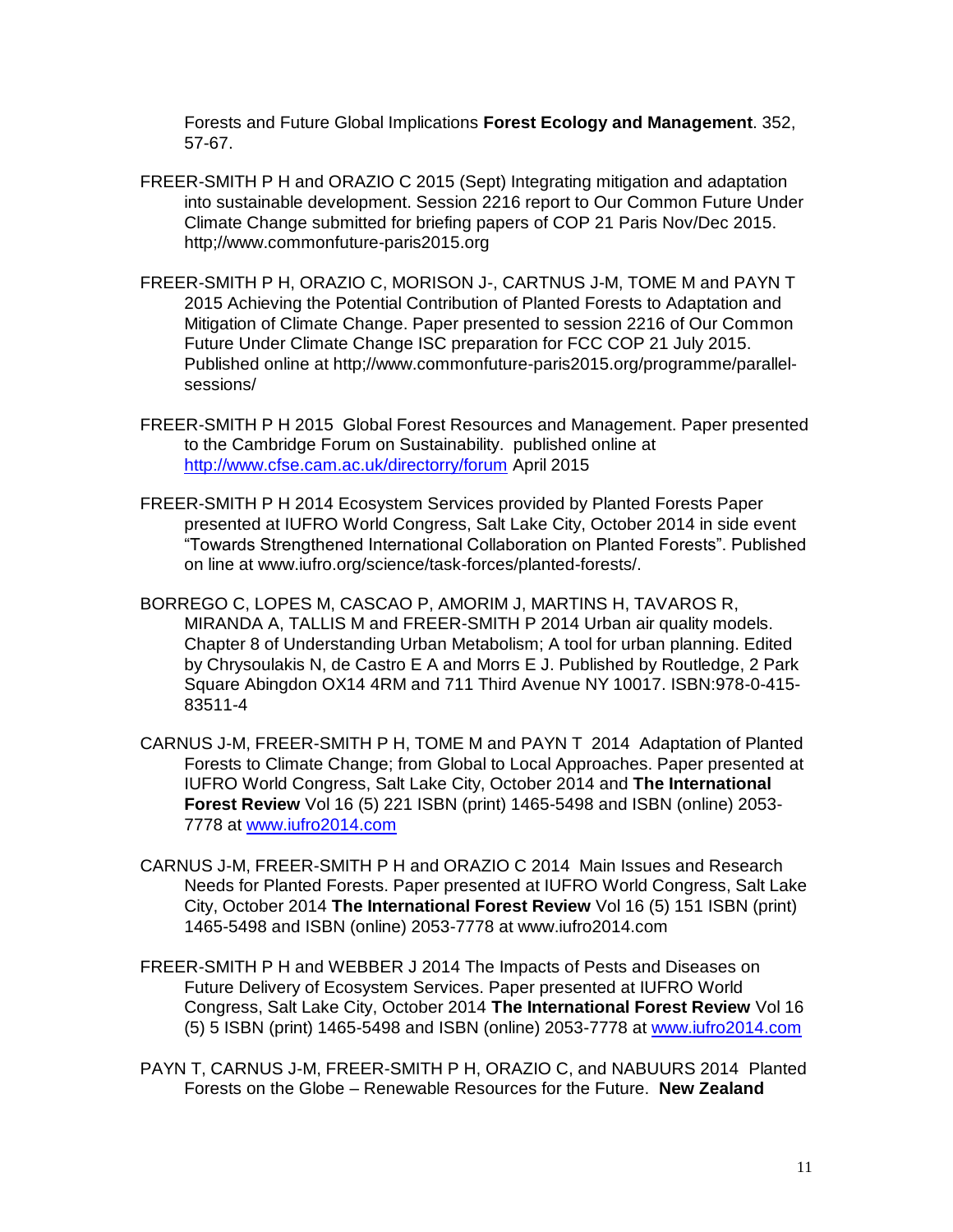**Journal of Forestry Science**. 44 (Suppl 1):S1 DOI:10:1186/1179-5395-44-S1- S1 and online at www.nzjforestryscience.com/supplements/44/S1

- BOYD I L, FREER-SMITH P.H, GODFRAY H.C.J. and GILLIGAN C.A. 2013. The global importance of tree pests and diseases. **Science** 342 2013 DOI: 10:1126/science 1235773
- FREER-SMITH P H 2013 Ash dieback The biology and spread of Chalara fraxinea/ Hymenoscyphus pseudoalbidus. **Science in Parliament** 70 (1) 23 – 25
- MENDES A, MASON B, ORAZIO C, NABUURS G-J JACTEL H, MARTINEZ I, CARNUS J-M TOME M, FREER-SMITH P H, KOLLERT W (in alphabetic order) 2013 Summary Report of the 3 rd International Congress on Planted forests. Published by FAO at [www.fao.](http://www.fao/)int and also available at [http://www.efiatlantic.efi.int/portal/events/past\\_events/2013/icpf/.](http://www.efiatlantic.efi.int/portal/events/past_events/2013/icpf/)
- CHRYSOULAKIS N., BORREGO C., SAN JOSE R., GRIMMOND C.S.B., JONES M., MAGIULO E., KLOSTERMANN J., SANTAMOURIS M., MITRAKA Z., CASTRO E., GONZALES A., VOGT R., VESALA T., SPANO D., PIGEON G., FREER-SMITH P. H., STASZEWSKI T., HODGES N., MILLS G. AND CARTALIS C., 2013 Sustainable urban metabolism as link between bio-physical sciences and urban planning, **Landscape and Urban Planning** 112, 100-117
- FREER-SMITH P. H. and WEBBER J. 2012 Tree Health and Plant Biosecurity Known and likely threats Paper presented to Defra Task force on tree Health and Plant Biosecurity.
- CHRYSOULAKIS N., BORREGO C., SAN JOSE R., GRIMMOND C.S.B., JONES M. MAGIULO E., KLOSTERMANN J., SANTAMOURIS M., MITRAKA Z., CASTRO E., GONZALES A., VOGT R., VESALA T., SPANO D., PIGEON G., FREER- SMITH P. H., STASZEWSKI T., HODGES N., MILLS G. AND CARTALIS C., 2011 Sustainable urban metabolism as link between bio-physical sciences and urban planning. The BRIDGE Final Contract Report to CEC
- ROWE R., WHITTAKER J., FREER-SMITH P.H., HOWARD D. and TAYLOR G. 2012 Good or bad biofuels? Counting the cost of carbon reveals limitations in LCA approach for bioenergy comparisons. **Biofuels.** 2 (6) 693-707
- TALLIS, M., TAYLOR Gail, SINNETT, D. AND FREER-SMITH P H. 2011 Estimating the removal of atmospheric particulate pollution by the urban tree canopy of London, under current and future environments. **Landscape and Urban Planning** 103 129-138.
- CARNUS J-M, TOME M., BATTAGLIA M., PAYN T, and FREER-SMITH P.H. 2011 TRANZFOR Transferring research between EU and Australia – New Zealand on forestry and climate change. International innovation, Disseminating science research and technology. 1 – 8 Research Media Ltd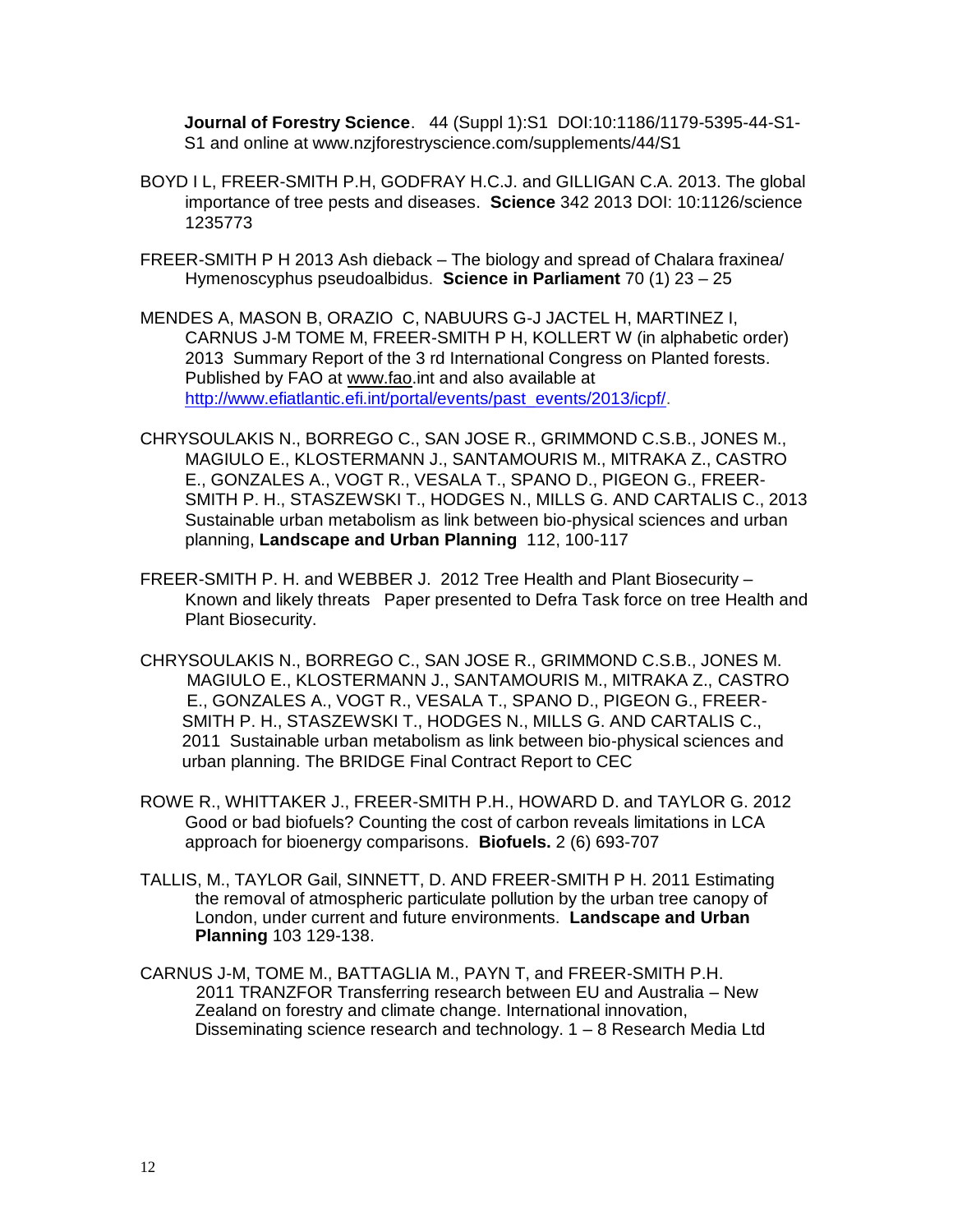- COPPOCK, R. and FREER-SMITH, P.H. 2010 Forest Resilience and the Use of Species Mixtures. Paper presented to the UK Forestry Commissioners, November 2010.
- TALLIS, M., FREER-SMITH P H, SINNETT, D. AYLOTT M. and TAYLOR Gail 2010 Estimating the influence of different urban canopy cover types on atmospheric particulate matter (PM10) pollution abatement. Paper to European Geosciences Union, General Assembly, Vienna May 2010 and published in **Geophysical Research** 12, EGU2010 - 11815
- FREER-SMITH, P.H. and EYCOTT, A.E. 2010 Will forestry's contribution to the low carbon economy change the UK's rural landscape? Presented to the International Association for Landscape Ecology Conference, Brighton 2010 and published in the proceedings: pp 72-80 "Future Landscape Ecology" Edited by Amy Eycott, Dawn Scott & Richard J Smithers. Iale UK, Colin Cross Printers Ltd, Lancashire UK.
- READ. D.J. and FREER-SMITH. P.H. 2009 Overview and Research Priorities Chapter 14 in Combating Climate Change: a role for UK forests. Main report. pp 216- 221 **The Stationary Office, Edinburgh**
- READ D.J., FREER-SMITH, P.H., MORISON, J.I.L., HANLEY, N., WEST, C.C. AND SNOWDON, P. 2009 Combating Climate Change: a role for UK forests; An Assessment of the potential of the UK's trees and woodlands to mitigate and adapt to climate change. The Synthesis report **The Stationary Office, Edinburgh.**
- READ D.J., FREER-SMITH, P.H., MORISON, J.I.L., HANLEY, N., WEST, C.C. AND SNOWDON, P. (Eds.) 2009 Combating Climate Change: a role for UK forests; An assessment of the potential of the UK's trees and woodlands to mitigate and adapt to climate change. Main report pp 1- 222 **The Stationary Office, Edinburgh**
- PEACHEY C J., SINNET D., FREER-SMITH P.H. and HUTCHINGS T R 2009 Deposition and Bioavailability of airborne metals to four plant species growing at varying distances from two heavily trafficked roads in London. **Environmental Pollution.** 157 2292-2299
- FREER-SMITH, P H 2008 Chief Executive's Introduction Report on Forest Research 2007.8 pages 4-7 **Forestry Commission The Stationary Office 978-10- 295211-7**
- LYNCH J.M., FREER-SMITH P.H. and BROADMEADOW M.S.J.2008 Global Change and Forests: The Science/Policy Interact: Proceedings the IUFRO and Soc. of American Foresters Conference "Forest Research Management in an Era of Globalisation", Washington April 2007. Published by the **Society of American Foresters.** 6.06.00 105-108
- FREER-SMITH P.H and CARNUS J-M 2008 The Sustainable Management and Protection of Forests: analysis of the current position globally. **Ambio.** 37 No 4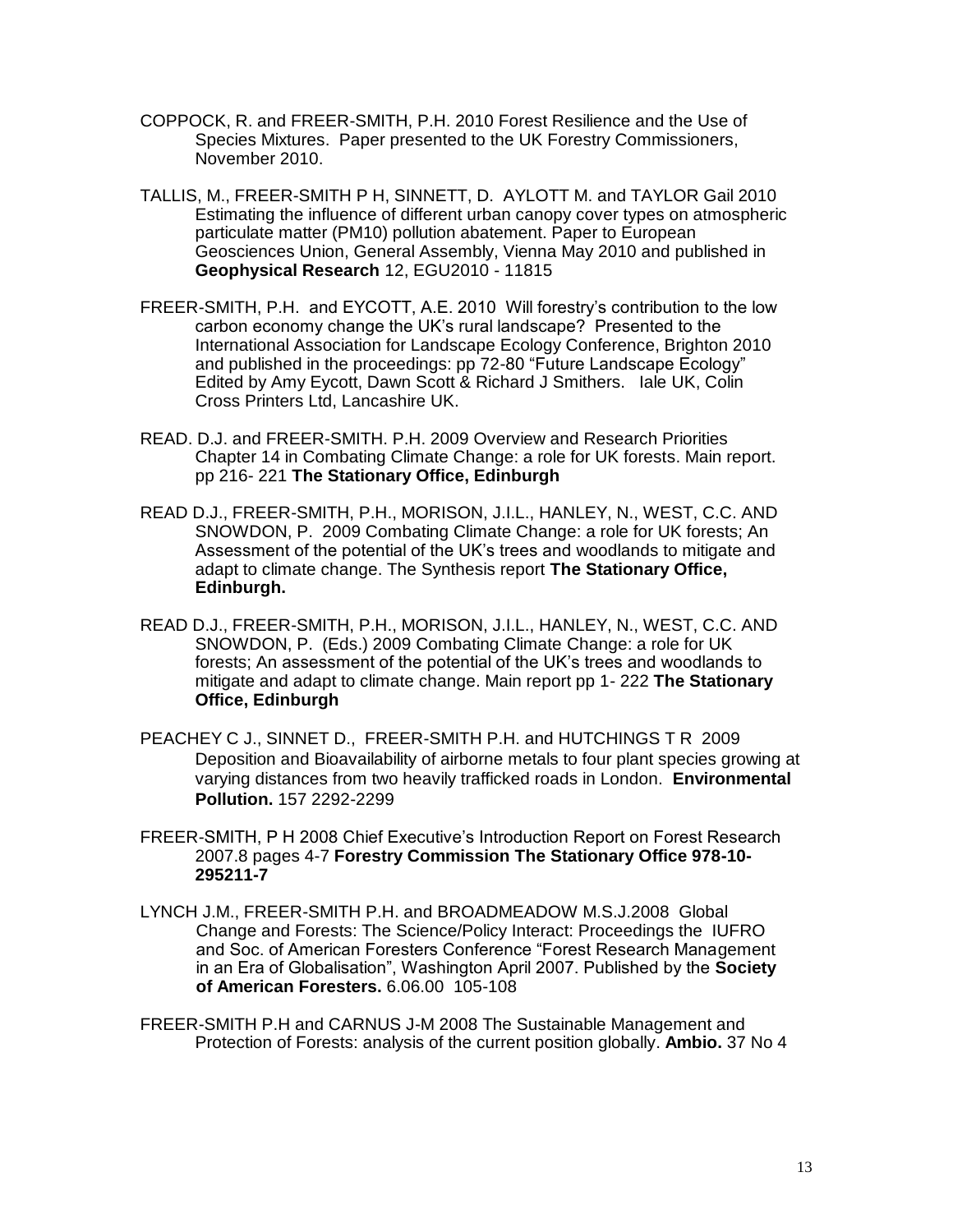- FREER-SMITH P.H. 2007 Environmental Change and the sustainability of European Forests Chapter 9 165-188 in "Sustainable Forestry Management and Wood Production in a Global Economy" Edited by R.L Deal, R White and G.L Grey
- SOLOMON A.M. and FREER-SMITH P.H. 2007 Forest Responses to Global Change in North America: Interacting Forces define a Research Agenda. Chapter 19 151-160 in "Forestry and Climate Change" Edited by Freer-Smith, Broadmeadow and Lynch CABI Wallingford.
- FREER-SMITH P.H., BROABMEADOW M.S.J. AND LYNCH J.M. 2007 Forestry and Climate Change: the Knowledge-base for Action. Chapter 2 7-14 in "Forestry and Climate Change" Edited by Freer-Smith, Broadmeadow and Lynch CABI Wallingford.
- FREER-SMITH P.H., BROADMEADOW M.S.J. and LYNCH J.M. 2007 Forestry and Climate Change pp 258 CABI Wallingford.
- FREER-SMITH, P H 2007 Biological Sustainability of European Forests in **The Journal of Sustainable Forestry.** 246 165-186
- FREER-SMITH P.H., EVANS S., MORGAN G., ILVESNIEMI H., FINER L., MOFFAT A., DEROME J. HUMPHREY J., LAINE J., MICHALAK R. and PAWLACZYK P. 2006 Development and Review concerning Forest Focus. Final report of EU contract No C2 – 07 03 01/ 2004 / 396316/ MAR/B3 [www.http://ec.europa.eu/environment/forests/pdf/final\\_report.pdf](http://www.http/ec.europa.eu/environment/forests/pdf/final_report.pdf)
- FREER-SMITH P.H. Paper for EU Standing Forestry Committee June 2006.Final Report of the Review of the EU Forest Focus Regulation (EC 2152/2003).
- FREER-SMITH, P.H., EVANS.S, HUMPHREY,j. LAINE, J., FINER, L.,ILVESNIEMI H, 2006 "Progress report on the development and review concerning the EU Forest Focus Regulation" Paper to the CEC Standing Forestry Committee. February 2006.
- FREER-SMITH P.H. 2005. The Significance of Forests: Mitigators and Indicators of Climate Change. Invited paper to Wilton Park Conference "Climate Change – international Dimensions" Sept 2005.
- FREER-SMITH, P.H. and TAYLOR, G. 2005 The effects of trees on pollutant transport & fate; modelling the benefits to the urban and periurban environment and to human health. Presentation to IUFRO Congress 2005 Brisbane Australia and **International Forestry Review** 7 (5) 290
- FREER-SMITH, P.H., 2005 Biological Sustainability of European Forests. Invited State of the art presentation for the International Union of Forest Research Organisation 2005 World Congress**.** Brisbane, Australia and **International Forestry Review** 7 (5) 232.
- GARDINER, S.D.L., FREER-SMITH, P.H.and TAYLOR, G. 2005 Elevated  $CO<sub>2</sub>$ protects poplar (*Populus trichoderma x P. deltoides*) from damage induced by O<sup>3</sup> ; identification of mechanisms. Accepted for publication in **Functional Plant Biology** 32, 221-235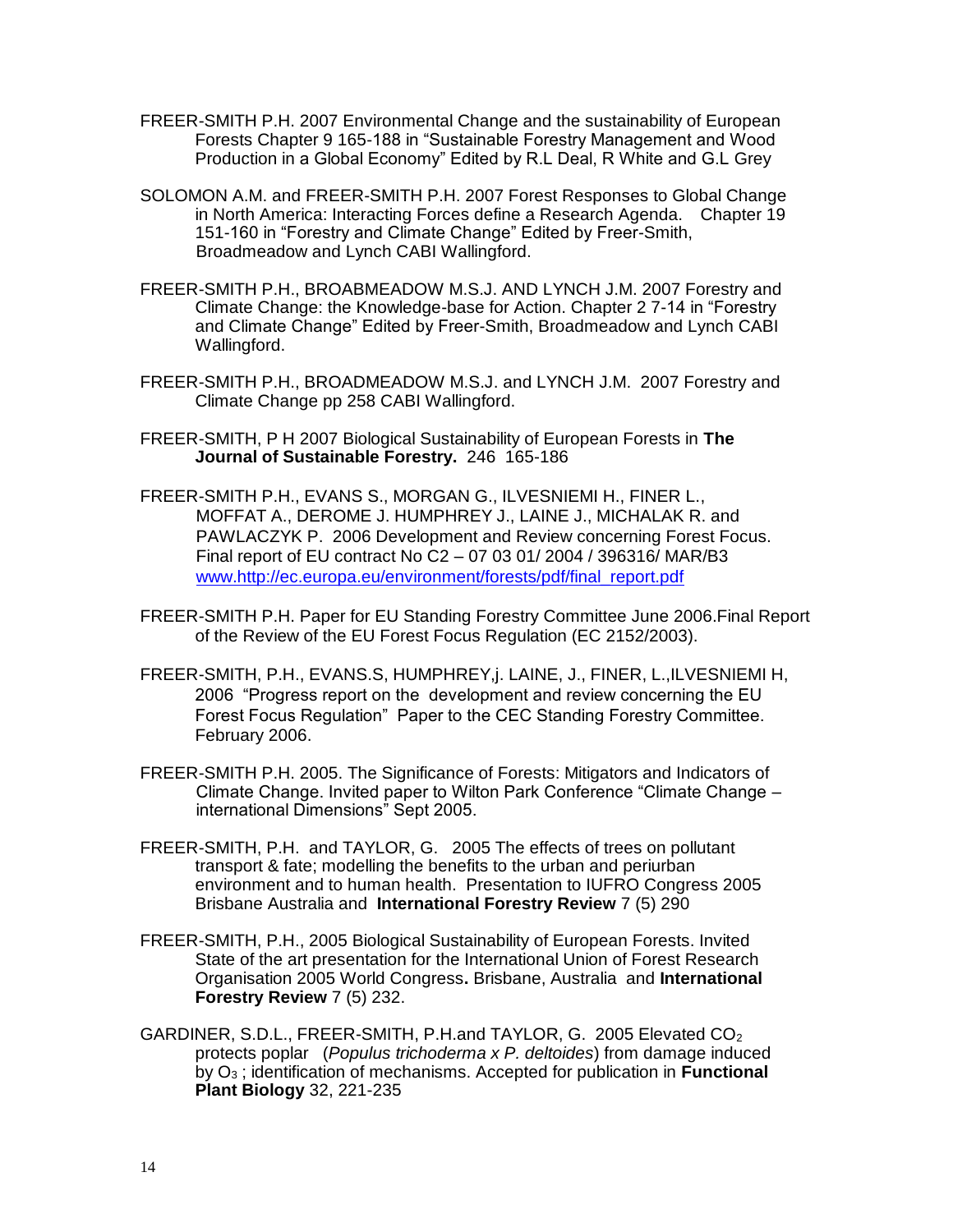- FREER-SMITH, P.H., BECKETT, K.P. and TAYLOR, G. 2005 Deposition velocities to *Sorbus aria, Acer campestre, Populus deltoides X trichocarpa* 'Beaupre'*, Pinus nigra* and *x Cupressocyparis leylandii* for coarse, fine and ultra-fine particles in the urban environment. **Environmental Pollution.** 133 157-167.
- SEPPALA, R., FREER-SMITH, P.H., LARSSON-STERN, M and ORKE, J **Review of Swedish Forestry Research Institute Framework Programme 2001** to 2004. FORMAS/Swedish Ministry of Agriculture and the Environment.
- BURLEY, J., PLENDERLEITH K., HOWE, R. and FREER-SMITH, P.H. 2004 Forest Education and Research in the United Kingdom. Paper for presentation and publication in the Proceedings: **International Symposium on Forest Research and Education in the 21 st Century**, Korea October 2004. Pages 1 to 18.
- QUINE, C. and FREER-SMITH, P. H. 2004 Woodland birds in the UK FRCC Workshop Report. **FRCC Information note No A16**
- FREER-SMITH P.H. 2003 Chief Executive's Introduction. Report on Forest Research 2002/03 **Forestry Commission TSO (The Stationary Office).**  ISBN 0-10-292625-5
- FREER-SMITH, P.H. 2003 Forest Research Corporate Plan 2003-2006 **Forestry Commission.**
- FREER-SMITH, P.H., El-KHATIB, A.A. and TAYLOR, G**.** 2004 Capture of particulate pollution by trees: Effects of species and windspeed. **Water Air and Soil Pollution.** 155, nos 1-4, 173 - 187
- FREER-SMITH, P.H. and TAYLOR G 2003 Workshop Report on Tree Genomics. **FRCC Information Note No A15**
- FREER-SMITH, P.H., and KENNEDY, F. 2003. Base cation removal in harvesting and biological limit terms for use in the simple mass balance equation to calculate critical loads for forest soils. **Water, Air and Soil Pollution.** 145, 499-427
- FREER-SMITH, P.H. Forest Research Corporate Plan 2002- 2005. **Forestry Commission**
- LINES R. and FREER-SMITH, P.H. 2001 Temperate Conifers. Chapter 5 in **Tree Crop Ecosystems** edited by F.T.Last. Elsevier Science 75 – 97 ISBN 0444882669
- FREER-SMITH, P.H, and TAYLOR, G. 2001. Trees as Environmental Sinks. Paper presented to Arb. Ass/ICF meeting 'Trees 2000 – Challenges for the future' and published in **DETR Research for Amenity Trees Series.**
- FREER-SMITH, P.H, and KENNEDY, F. 2000. The link between forest critical loads for acidity & nitrogen and the sustainability of forest ecosystems. **IUFRO World Congress 2000 proceedings Forests and Society Vol 2**, 310-311.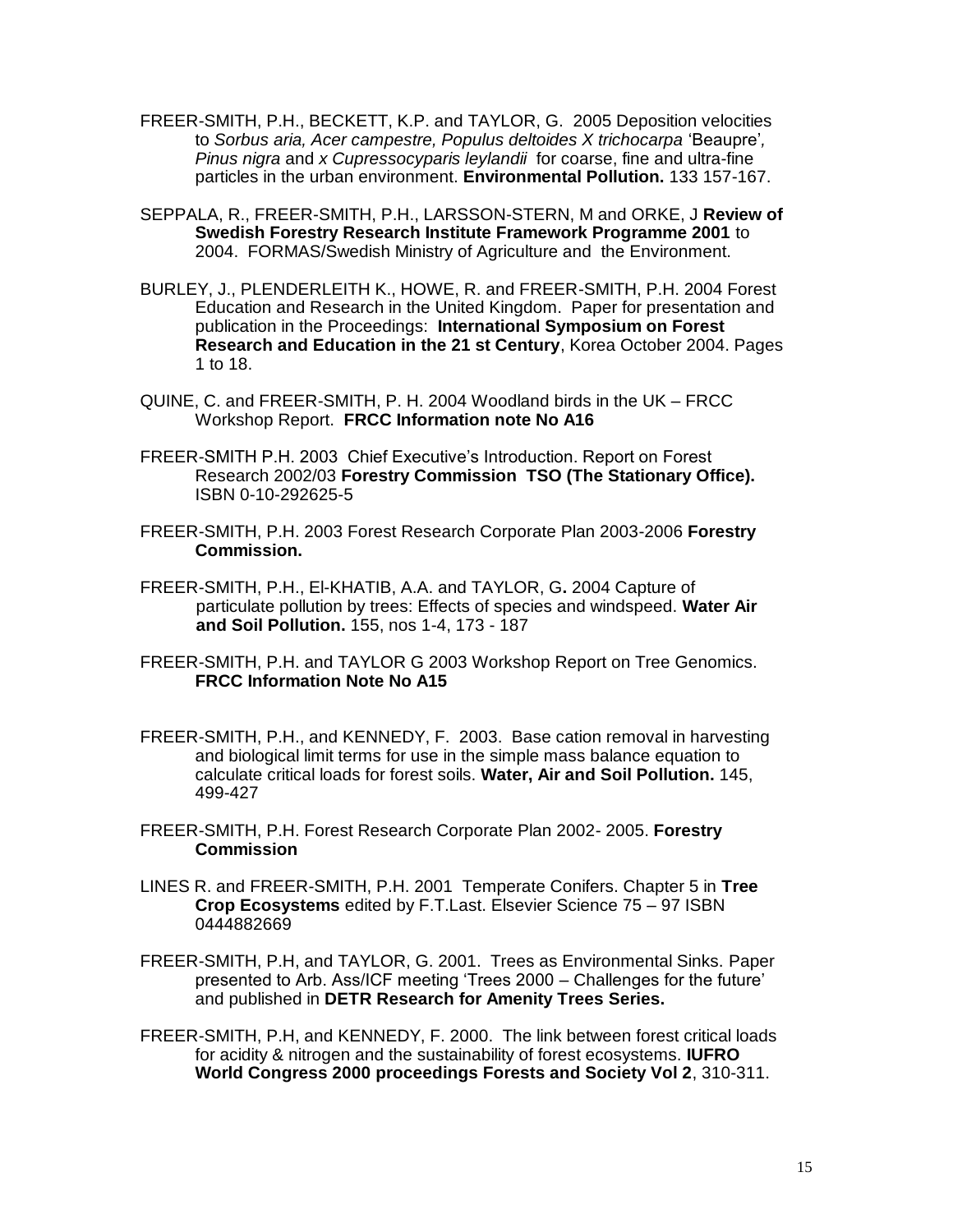- BECKETT, K.P., FREER-SMITH, P.H. and TAYLOR, G. 2000. Effects of tree species and wind speed on the capture of particulates: A model of  $PM_{10}$  up take by urban plantings. **Global Change Biology**. 6, 1-9.
- BECKETT, K.P., FREER-SMITH, P.H. and TAYLOR, G. 2000. The capture of particulate pollution by trees at five contrasting urban sites. **Arboricultural Journal**. 2000. Vol. 24, 1-21.
- FREER-SMITH, P.H. 2000. Environmental Stress to forests Chapter 11 in **The Forests Handbook.** Edited by J E Evans, Blackwell Science 282-300. ISBN 0632048212
- BECKETT, K.P., FREER-SMITH, P.H. and TAYLOR, G. 2000. Effective tree species for local air quality management. **Journal of Arboriculture** 26 (1) 12-18.
- FREER-SMITH, P.H., BROADMEADOW, M.S.J. and JACKSON S. 1998 Climate change - The evidence so far and predictions of tree growth. **Irish Forestry Vol. 55 No. 2.** 122 – 132.
- HALL, J., HORNUNG, M., FREER-SMITH, P., LOVELAND, P., BRADLEY, I., LANGAN, S., DYKE, H., GASCOINE, J & BULL, K. 1998 Status of UK Critical Loads and Exceedances - January 1998. Part I. Published report to DETR.
- BROADMEADOW, M., BECKETT,P., JACKSON,S., FREER-SMITH, P. & TAYLOR, G. 1998 Trees and Pollution Abatement **Forest Research Annual Report HMSO 1997-89**
- FREER-SMITH, P.H. 1998 Do pollutant-related forest declines threaten the sustainability of forests? The evidence from European monitoring and research programmes. Prepared for the International Panel of Forests of the UN Commission on Sustainable Development (March 1996) and **Ambio** 27 (2) 123-131
- BECKETT, P., FREER-SMITH, P.H. & TAYLOR, G. 1998 The improvement of urban air quality by trees. **Environmental Pollution.** 98, 1-14
- FREER-SMITH, P.H., BROADMEADOW M.S.J. & JACKSON S. 1997 The uptake of air pollution by trees; (benefits to air quality?). Presented at the MLURI, FC & SAC meeting "Trees for Shelter" March 1996 and published as an **FC Technical Paper. No 21**
- FREER-SMITH, P.H., HOLLOWAY, S. and GOODMAN, A. 1997 The uptake of particulates by an urban woodland: Site description and particulate composition. **Environmental Pollution***.* 95 (1) 27-36
- BROADMEADOW, M.S.J. and FREER-SMITH, P.H. 1996 Woodlands and the benefits for local air quality. **DoE Amenity Tree Series No.5** The Stationary Office, London
- FREER-SMITH, P.H. & BROADMEADOW, M.S.J. 1996 The improvement of urban air quality by Trees. **Arboriculture Research Information Note 135/ERB/96 AAIS**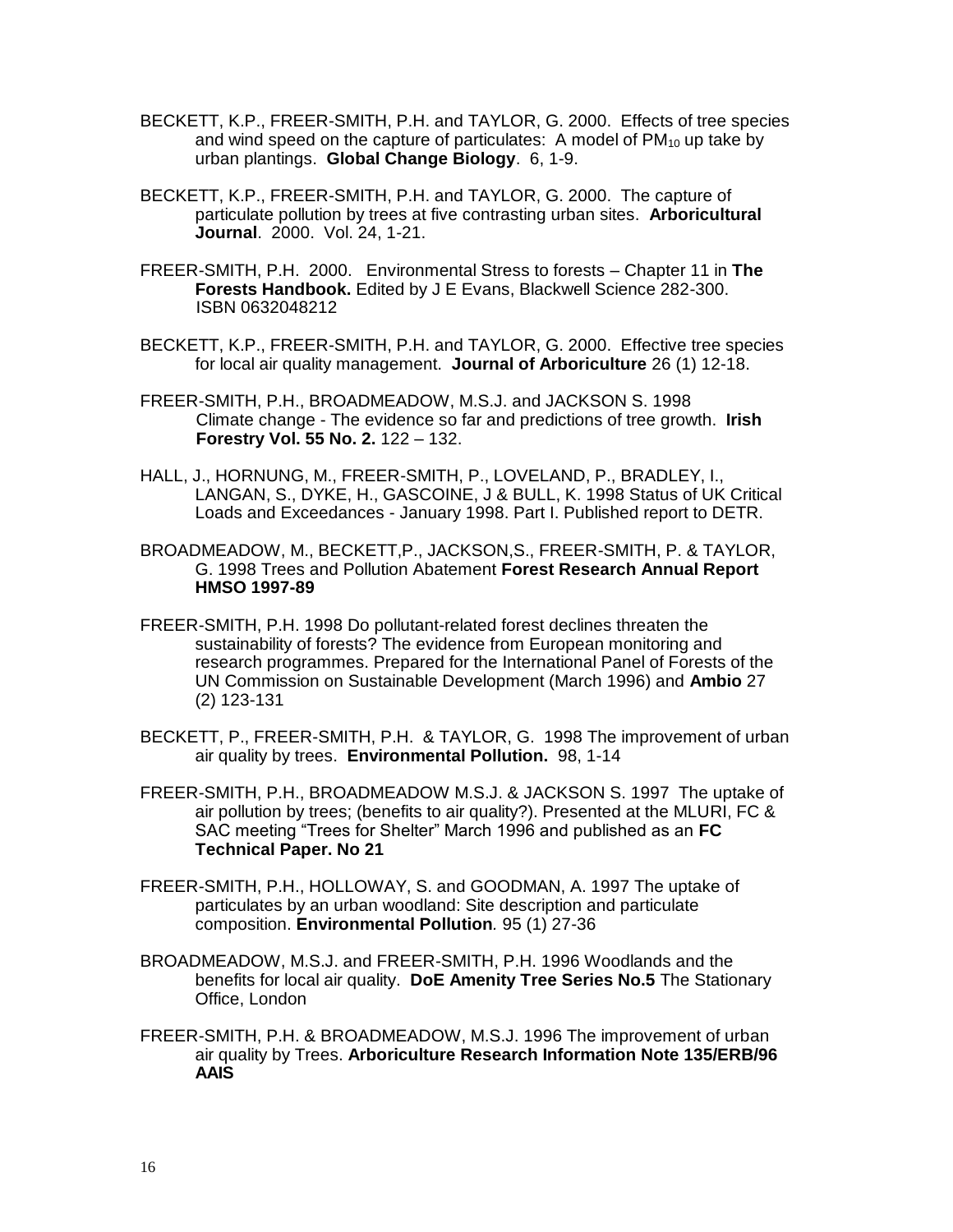- FREER-SMITH, P.H. 1996 Forest Growth and Decline: What is the Role of Air Pollutants? In **Plant Response to Air Pollution** 437-448 Edited by M Yunus & M Iqbal J Whiley, Chichester.
- FREER-SMITH, P.H. & READ, D.B. 1995 The relationship between crown density and soil solution chemistry in oak and Sitka spruce in England and Wales. **Forest Ecology and Management.** 79 185-196
- BELL, J.N.B. & FREER-SMITH, P.H. 1996 SO<sub>2</sub> (including acidic deposition) ambient levels. In **World Health Organisation Air Quality Guidelines for Europe.**
- FREER-SMITH, P.H. 1995 Critical Loads and Forestry 69-71 In **Acid Rain and its Impact: The Critical Loads Debate.** Edited by R W Battarbee Proceedings of a conference held at the Environmental Change Centre, University College London Sept 1993.
- MATHER, R. A., FREER-SMITH, P.H. & SAVILL, P. 1995 **Changes in Forest Condition in Great Britain 1989 to 1992** Forestry Commission Bulletin 116
- CHAPPELKA, A. and FREER-SMITH, P.H. 1995 Predisposition of trees by air pollutants to low temperatures and moisture stress. **Environmental Pollution** 87,107-117
- FREER-SMITH, P.H. & DOBSON, M.C. 1994 Assessment of the role of physiological responses to sulphur dioxide in Sitka spruce. Chapter 13 in **Decline in Sitka spruce on the South Wales Coalfield.** (111-118) Edited by M.P Coutts Forestry Commission Technical Paper 9
- FREER-SMITH, P.H. 1993 The interacting effects of drought and pollutant on wholeplant physiology. In **Effects of Air Pollution on Agricultural Crops in Europe. 307-320** EU report on the Meeting Tervuren, November 1992.
- FREER-SMITH, P.H. 1992 Atmospheric pollution and forests. **Forest Ecology and Management.** 51, 1-5.
- TAYLOR, Gail, McDONALD, A.J.S., STADENBURG, I. and FREER-SMITH,P.H. 1992 Nitrate supply and the biophysics of leaf growth in *Salix viminalis*. **The Journal of Experimental Botany** 44 (258) 155-165
- FREER-SMITH, P.H. and BENHAM, S. 1992 Critical Levels of Air Pollutants for Direct Effects on Forests and Woodlands Paper presented at the UN-ECE Workshop on Critical Levels, Royal Holloway and Bedford College, March 1992. In **Mapping Critical levels/loads** Ashmore M R & Wilson R B (Eds.) Creative Press Reading
- FREER-SMITH, P.H. & TAYLOR, Gail 1992 Comparative evaluation of the effects of 1) Gaseous Pollutants, 2) Acidic Deposition and 3) Mineral Deficiencies on gas exchange of trees. **Agricultural Ecosystems and the Environment**. 42 321-332
- FREER-SMITH, P.H. 1991 Review report Integrated Effects (Forests), Soil Acidification/N Cycling Acidification Research in The Netherlands **Final**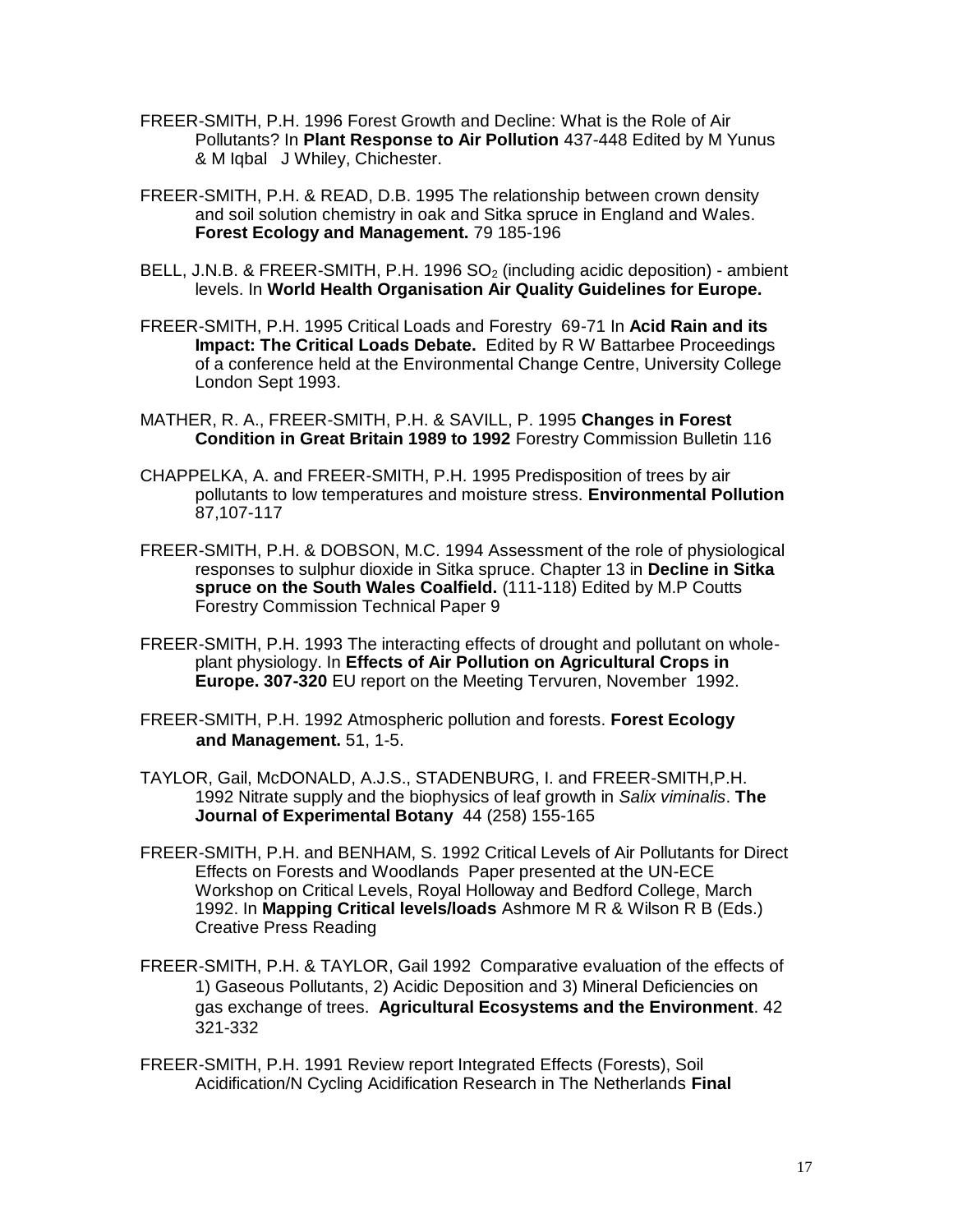**Report of The Dutch Priority Programme on Acidification**. Edited by G.J.Heij and T.Schneider 639-642 & 650-653

- SCHULZE E-D and FREER-SMITH, P.H. 1991 An evaluation of forest decline based on field observations focused on Norway spruce, *Picea abies*. **Proceedings of the Royal Society of Edinburgh Series B** 97 155-168.
- FREER-SMITH, P.H. 1991 Revision of Forests and Water Guidelines **Forestry Commission publication**, HMSO December, 1991.
- FREER-SMITH, P.H. 1990 Forestry and Climate Change. **Timber Grower** No. 116,17-19.
- CAPE, J.N., FREER-SMITH, P.H., PATERSON, I.S., PARKINSON, J.A. and WOLFENDEN, J. 1990 The nutritional status of *Picea abies* (L) Karst. across Europe, and implications for 'forest decline'. **Trees Structure and Function**, 4, 211-224
- FREER-SMITH, P.H. 1990 Climate change: the contribution of forestry to response strategies. **Forestry Commission Research Information Note 189.**
- DOBSON, M.C., TAYLOR, Gail and FREER-SMITH, P.H. 1990 The control of ozone uptake by *Picea abies* (L) Karst. and *P.sitchensis* (Bong) Carr. during drought and interacting effects on shoot water relations. **New Phytologist** 116, 465- 474.
- MATYSSEK, R., FREER-SMITH, P.H. and KELLER, Th. 1989 Wirkung von Schadgasen auf Baume inniedrigen Konzentationen und unter KontrolliertenBedingungen. Paper presented at the symposium **Ausgewahlte Probleme der Geholzphysiologie**. Dresden June 89 and published in the proceedings. ISBN O 7480 02731.
- INNES, J.L. and FREER-SMITH, P.H. 1989 Forest Health and Acidification. In "**Acidification in Scotland**", Scottish Development Department Publication, Edinburgh 1989, 42-50. Proceedings of the Scottish Development Department meeting on Acidification in Scotland, June 1988.
- TAYLOR, Gail, DOBSON, M.C. and FREER-SMITH, P.H. 1989 The effects of O<sub>3</sub> and water deficit on the stomatal conductance and physiology of Spruce.Presented to the INRA/IUFRO Symposium of Tree Physiology and published in **Annales des Sciences Forestieres.** 46 suppl. 573-576.
- FREER-SMITH, P.H., TAYLOR, G., INNES, J.L., HUTCHINSON, P. and LEE, K.J. 1989 Relationship betwen crown density and physiological characteristics of *Picea abies* at six sites in Britain. Paper presented to the CEC Concerted Action Workshop "**Monitoring of Air Pollution and Forest Ecosystems Research**" Bilthoven, The Netherlands. p.173-179.
- FREER-SMITH, P.H., DOBSON, M.C. and TAYLOR, Gail 1989 Factors controlling the rates of  $O_3$  uptake by Spruce. Proceedings of the IUFRO 15th meeting. **Air Pollution Effects on Forest Decline. Vol.II** 407-409. Eds. J.B. Bucher & I. Bucher-Wallin.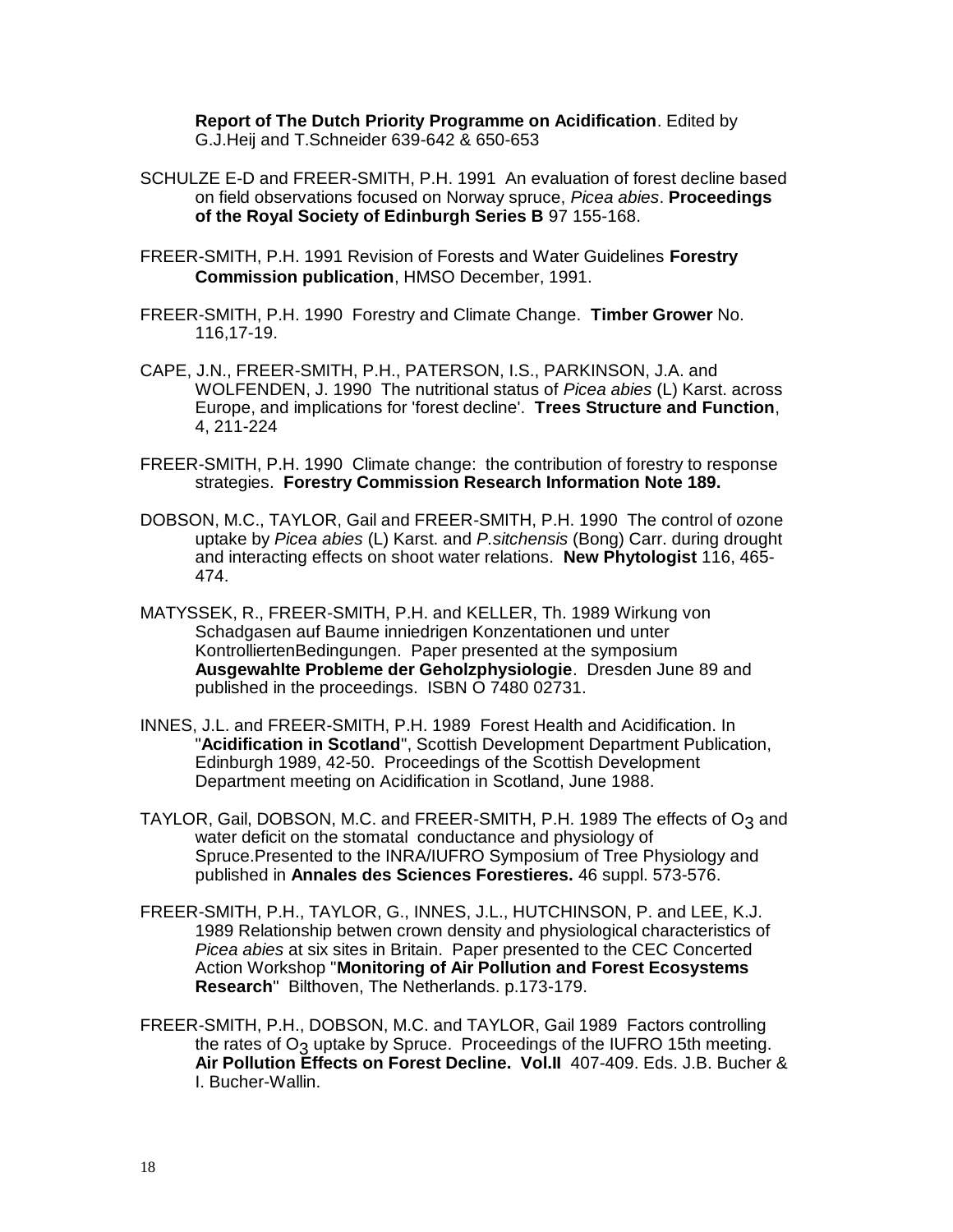- TAYLOR, G., DOBSON, M.C., FREER-SMITH, P.H. and DAVIES, W.J. 1989 Tree Physiology and Air Pollution in Southern Britain. **Forestry Commission Research Information Note 145**.
- FREER-SMITH, P.H. and DOBSON, M.C. 1989 Ozone flux to *Picea sitchensis* (Bong) Carr and *Picea abies* (L) Karst. during short episodes and the effects of these on transpiration and photosynthesis. **Environmental Pollution** 57 (2), 161-196.
- BROWN, K.A., FREER-SMITH, P.H., HOWELLS, G.D., SKEFFINGTON, R.A. and WILSON, R.B. 1988 Rapporteur's Report on Discussions at The Workshop on Excess Nitrogen Deposition. **Environmental Pollution** 54, 285-296.
- MILLER, H.G. and FREER-SMITH, P.H. 1988 Forest Decline. Chapter 11 in **The Effects of Acidic Deposition on the Terrestrial Environment in the United Kingdom** First report of the UK Terrestrial Effects Review Group 84-92 DoE HMSO
- CAPE, J.N., PATERSON, I.S., WELLBURN, A.R., WOLFENDEN, J., MELHORN, H., FREER-SMITH, P.H. and FINK, S. 1988 **"Early Diagnosis of Forest Decline**", ITE/NERC publication, Henry Ling Ltd Dorset ISBN 1870393 074.
- FREER-SMITH, P.H. and TAYLOR, Gail 1988 'Abiotic factors, other than air pollution, responsible for premature yellowing & necrosis of tree foliage'. Invited paper to the CEC Concerted Action Workshop '**Forest Decline symptomatology**' Edinburgh March 1988 and published in the Proceedings. 107-125 ISBN 2 87273 010 4.
- FREER-SMITH, P.H. 1987 Direct effects of dry and wet deposition on forest ecosystems; particularly canopy interactions. Paper presented to the CEC/Minis. Francais de L'Environ. Symposium (European Year of the Environment), Grenoble, France, May 1987 and published in the proceedings: "**Air Pollution and Ecosystems**" Ed P. Mathy, D. Reidel Pub.Co., 217-224.
- CAPE, J.N., PATERSON, I.S., WELLBURN, A.R., WOLFENDEN, J., MEHLHORN, H., FREER-SMITH, P.H. and FINK, S. 1987 Early diagnosis of forest decline a pilot study. Presented at the CEC/Min. Francais de L'Environ.Symposium "**Effects of Air Pollution on Terrestrial and Aquatic Ecosystems**" Grenoble, May 1987 (European Year of the environment) and published in the proceedings. 609-614.
- FREER-SMITH, P.H. and MANSFIELD, T.A. 1987 The combined effects of low temperature and  $SO<sub>2</sub>$  plus  $NO<sub>2</sub>$  pollution on the new-season growth and water relations of *Picea sitchensis*. **New Phytologist** 106/2, 237-250.
- DOBSON, M.C. and FREER-SMITH, P.H. 1987 O<sub>3</sub> fluxes during short-term fumigations and their impact on the gas-exchange of *Picea sitchensis*. Presented at the 2nd International Symposium on **Air Pollution and Plant Metabolism.** Neuherberg (Nr. Munich FRG), April 1987 and published in the proceedings.
- FREER-SMITH, P.H. 1987 The responses of *Picea sitchensis* (Sitka spruce) to small concentrations of SO<sub>2</sub> and NO<sub>2</sub> experienced during dormancy and the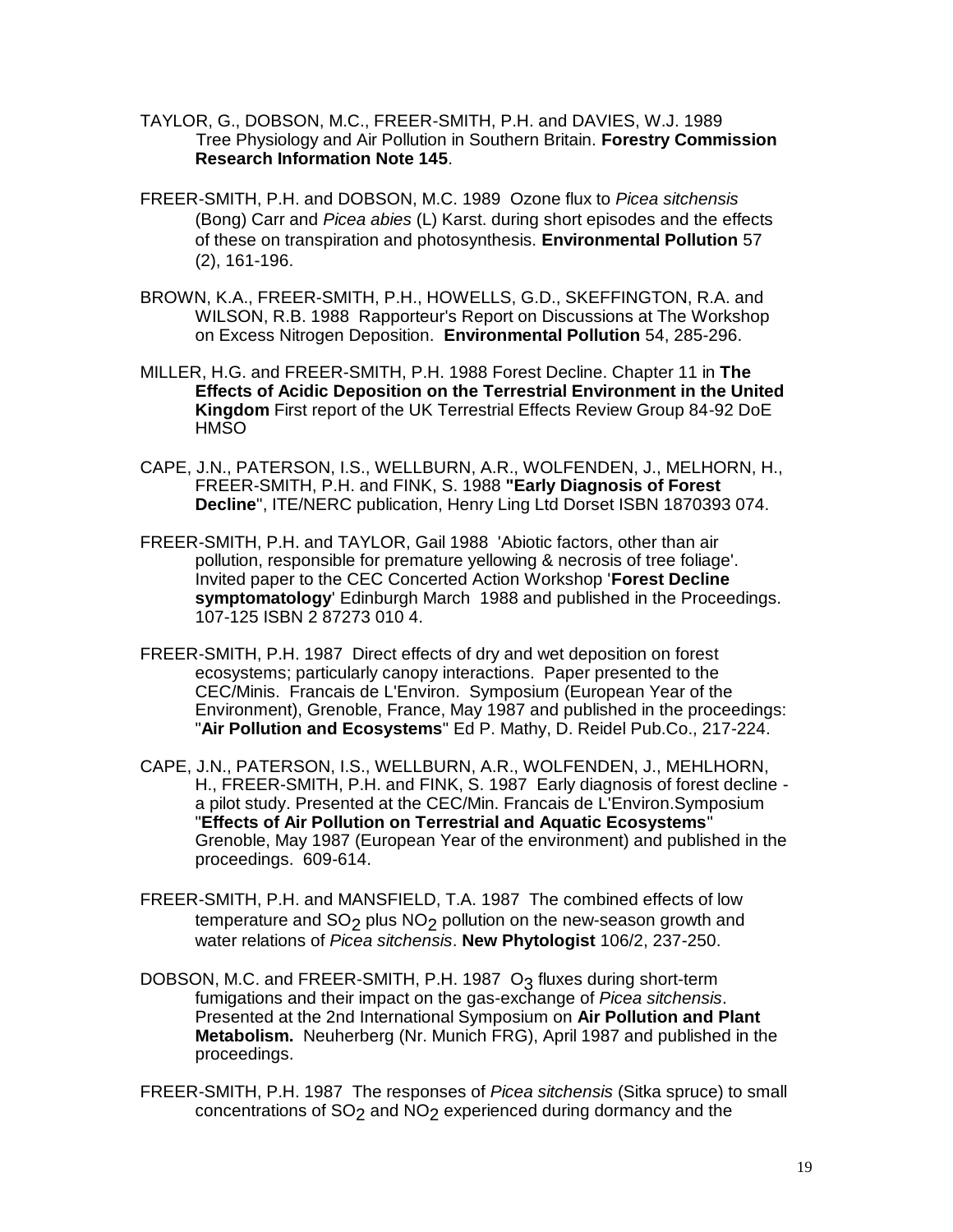implications for frost resistance. Paper presented at the COST/CEC workshop "**Effects of Dry and Wet Deposition on Forest Ecosystems in particular Canopy Interactions**" Lökegerg, Sweden Oct. 1986 and published in the proceedings. CEC Research Report EUR 11264 201-219.

- FREER-SMITH, P.H. and WELLBURN, A.R. 1986 Acidic Deposition (SO<sub>2</sub> and NO<sub>x</sub>): The Impact upon Vegetation. Chapter 15 of "**Models in Plant Physiology and Biochemistry Vol.III**" Eds. D.W. Newman and K.G. Wilson. CRC Press, Inc. Florida, USA.
- FREER-SMITH, P.H. and LUCAS, P.W. 1986 Application of a polymeric coating can protect coniferous trees from acute pollution injury. **Forest Ecology and Management**, 17, 289-301.
- MANSFIELD, T.A., WHITMORE, M.E., PANDE, P.C. and FREER-SMITH, P.H. 1986 The effects of acidic deposition and air pollutants on forests, wetlands and agricultural ecosystems. Proceedings of the NATO Advanced Workshop, Toronto (May 1985) Ed. T.C. Hutchinson, Springer-Verlag.
- MANSFIELD, T.A., FREER-SMITH, P.H. and WHITMORE, M.E. 1986 Responses of Plants to  $SO<sub>2</sub>$  and  $NO<sub>x</sub>$  Pollution. Presented at Pollution in Cumbria meeting, Grange-over-Sands (May 1985) and published in the proceedings. Ed. P. Ineson. 84-87 (ITE Publication) The Burlington Press (Camb.) Ltd.
- LAST, F.T., FOWLER, D. and FREER-SMITH, P.H. 1985 **Effects of Air Pollutants on Agricultural Crops.** Prepared for the Executive Body for theConvention on Long-Range Transboundary Air Pollution (UNESCO/ECE) and published separately (ITE Publication). The Burlington Press (Camb.) Ltd ISBN O 904282 902.
- FREER-SMITH, P.H. 1985 The influence of gaseous  $SO<sub>2</sub>$  and NO<sub>2</sub>, and their mixtures on the growth and physiologiy of *Pinus sylvestris, Pinus contorta* and *Picea sitchensis*. Presented at the IUFRO/MAB Symposium "**Air pollution and the stability of coniferous forest ecosystems"** Ostravic Czechoslovakia (Oct. 1984) and published in the proceedings. Eds. E.Klimo and R. Saly. 235-247.
- MANSFIELD, T.A., POSTUMUS, A.C., WHITMORE, M.E. and FREER-SMITH, P.H. 1985 The effects of  $NO<sub>x</sub>$  in combination with other pollutants on vegetation. Paper prepared at the request of The EEC Committee Studying the need for Long term Limit Value for  $\mathsf{NO}_{\mathsf{X}}$  and published in the final report.
- FREER-SMITH, P.H. 1985 The influence of  $SO<sub>2</sub>$  and  $NO<sub>2</sub>$  on the development, physiology and gas exchange of *Betula pendula*. Presented at the 4th congress of the Federation of European Societies of Plant Physiology and published in **New Phytologist** 99, 417-430.
- FREER-SMITH, P.H. 1984 The responses of six broadleaved trees during long-term exposure to SO<sub>2</sub> and NO<sub>2</sub>. New Phytologist 97, 49-61.
- LAST, F.T., FOWLER, D. and FREER-SMITH, P.H. 1984 Koch's postulates and the aerial pollution environment. Presented at the 25th Anniversary of the Forest